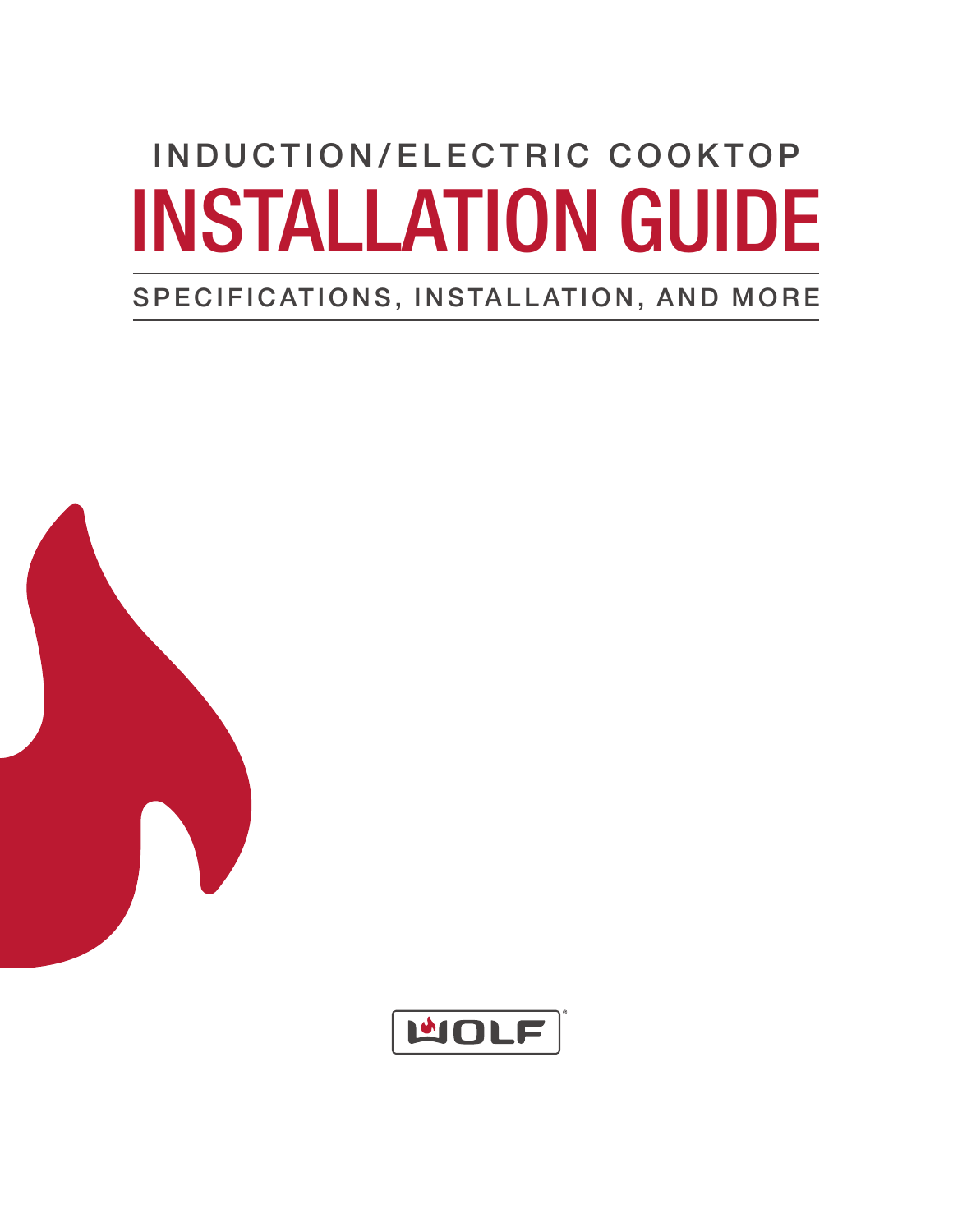### **Contents**

- 3 Induction/Electric Cooktop
- 4 Specifications
- 9 Installation
- 10 Troubleshooting

Features and specifications are subject to change at any time without notice. Visit wolfappliance.com/specs for the most up-to-date information.

### Important Note

To ensure this product is installed and operated as safely and efficiently as possible, take note of the following types of highlighted information throughout this guide:

IMPORTANT NOTE highlights information that is especially important.

CAUTION indicates a situation where minor injury or product damage may occur if instructions are not followed.

WARNING states a hazard that may cause serious injury or death if precautions are not followed.

IMPORTANT NOTE: Throughout this guide, dimensions in parentheses are millimeters unless otherwise specified.

IMPORTANT NOTE: Save these instructions for the local electrical inspector.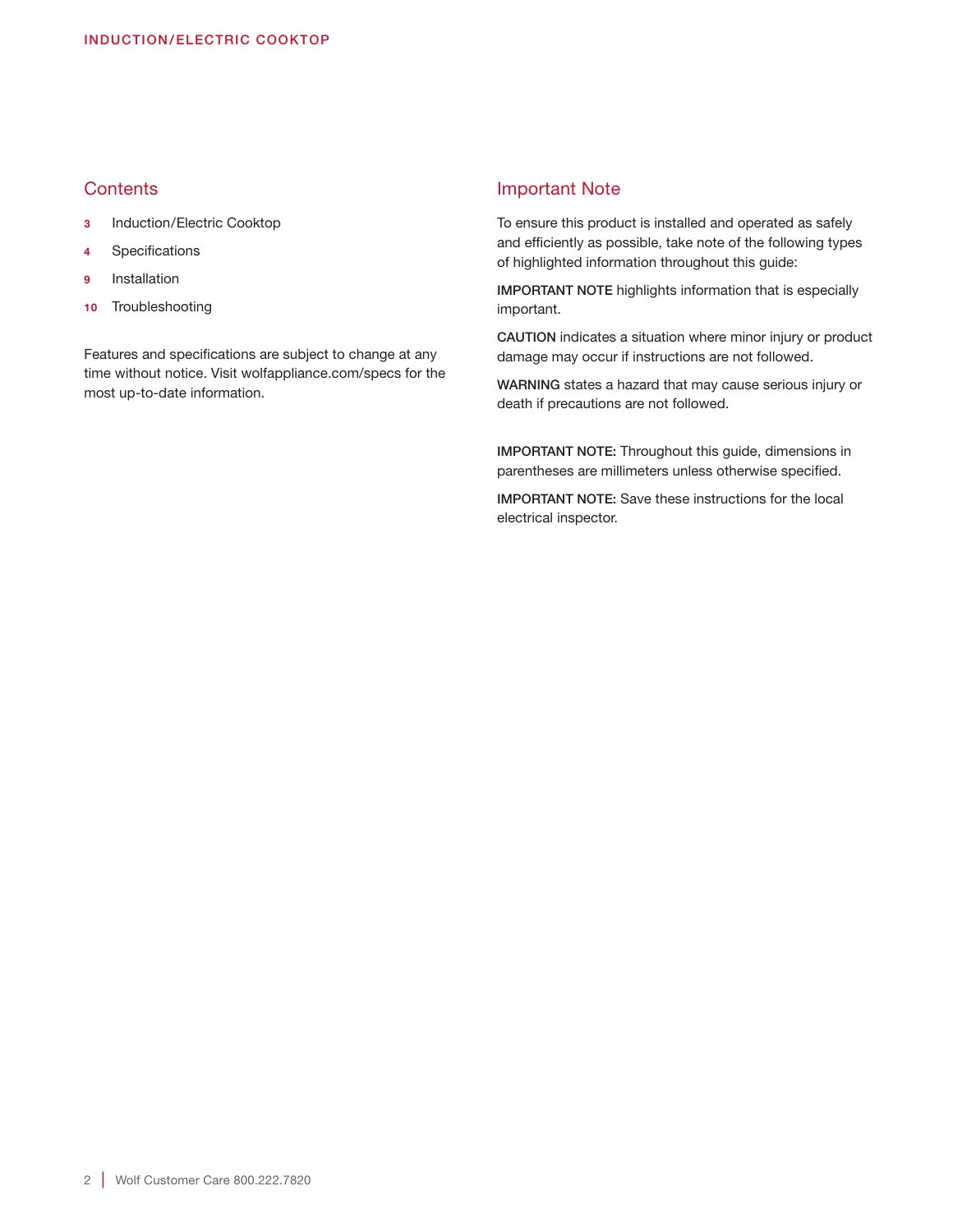### Product Information

Important product information, including the model and serial number, are listed on the product rating plate. The rating plate is located on the bottom of the cooktop. Refer to the illustrations below.

If service is necessary, contact Wolf Factory Certified Service with the model and serial number. For the name of the nearest Wolf Factory Certified Service or for questions regarding the installation, visit the contact and support section of our website, wolfappliance.com, or call Wolf Customer Care at 800-222-7820.



Induction cooktop Electric cooktop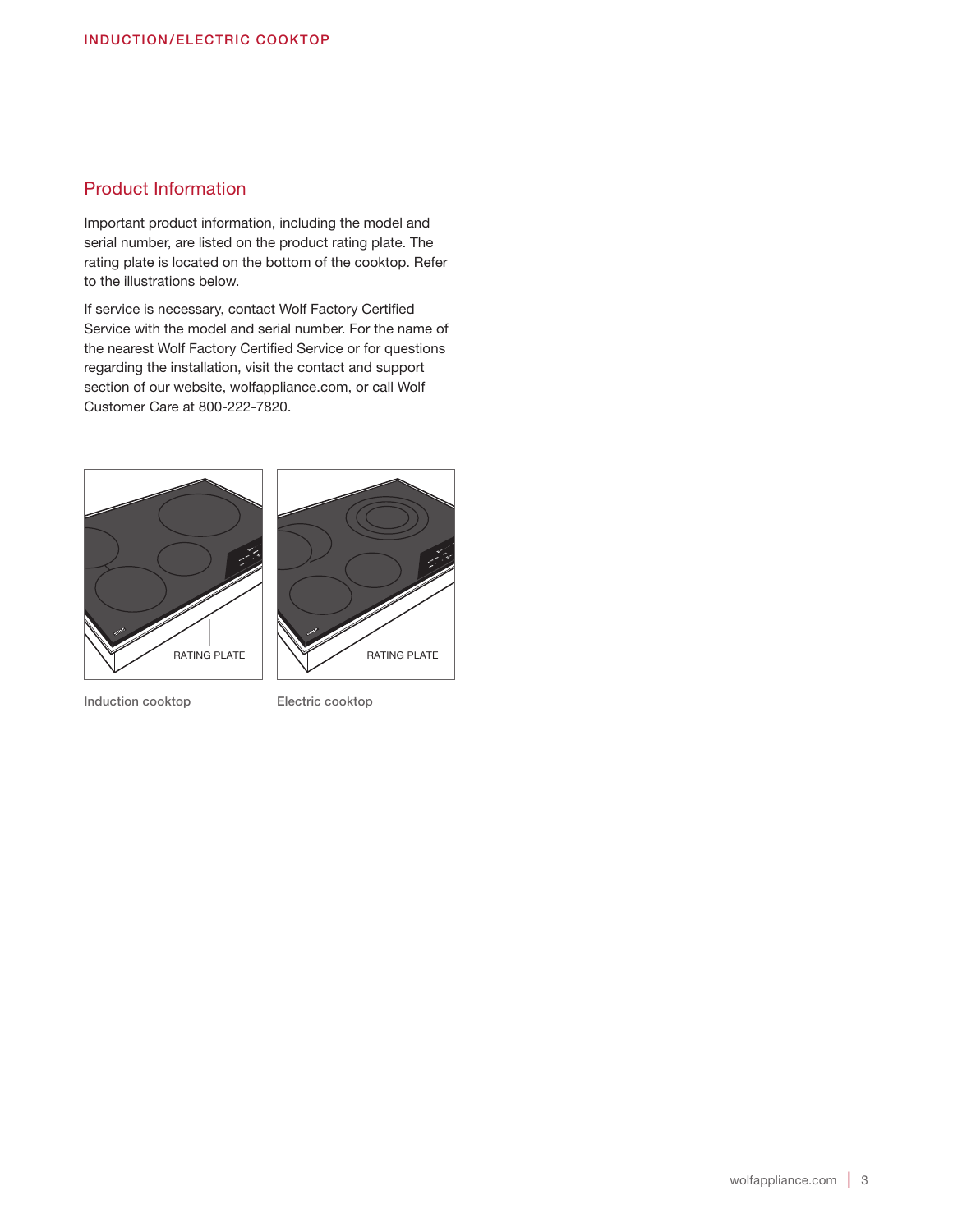### Installation Requirements

A minimum 2" (51) is required from the bottom of the cooktop to combustible materials.

Clearance is required for the conduit located at the right rear of induction and electric cooktops. Refer to the illustration below for dimensions.

Refer to the illustrations on pages 6–8 for additional minimum clearances. Installation dimensions are the same for induction and electric cooktops of the same width.

### **A WARNING**

Failure to locate the cooktop without proper clearances will result in a fire hazard.

### FLUSH INSTALLATION

Contemporary induction and electric cooktops can be mounted flush with the top of the countertop or as a frameless standard installation sitting on top of the countertop surface. If the cooktop is to be mounted flush with the countertop, a recessed area surrounding the cooktop cutout must be provided.

An installation kit and instructions required for a flush installation are provided with the Contemporary cooktop.

### A CAUTION

A flush installation is intended for granite, solid surface, or stone countertop surfaces only.

## COCOCOCOCO 11/4" (32) 2" 2" (51) (51)

Conduit clearance

### MULTIPLE COOKTOPS

When multiple cooktops or modules are installed side by side, the countertop cutout width is determined by adding the width of each unit, then subtracting 1" (25). Refer to the illustration below.

IMPORTANT NOTE: Contemporary induction and electric cooktops are not designed to be installed in combination with other cooktops.



Countertop cutout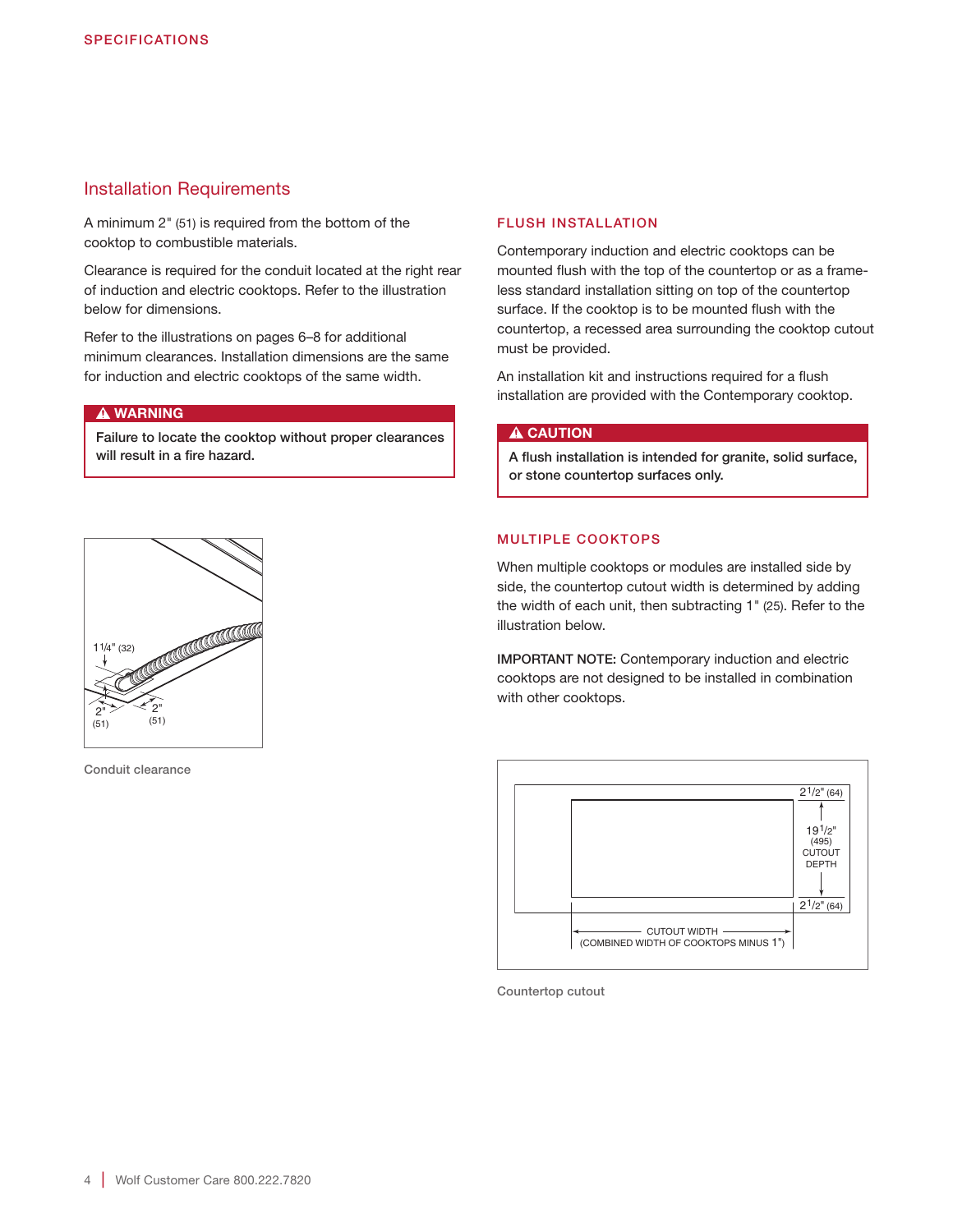### Electrical Requirements

Installation must comply with all applicable electrical codes.

Locate the electrical supply as shown in the illustrations on the following pages. A separate circuit servicing only this appliance is required. A ground fault circuit interrupter (GFCI) is not recommended and may cause interruption of operation.

When multiple cooktops are installed side by side, each unit must have its own separate recommended electrical circuit.

### ELECTRICAL REQUIREMENTS

| <b>Electrical Supply</b> | 3-wire, 240/208 VAC, 60 Hz |
|--------------------------|----------------------------|
| Conduit                  | flexible $4'$ (1.2 m)      |
| <b>ELECTRIC</b>          |                            |
| <b>Electrical Supply</b> | 3-wire, 240 VAC, 60 Hz     |
| Conduit                  | flexible $4'$ (1.2 m)      |
| <b>SERVICE</b>           |                            |
| 15" Induction/Electric   | 20 amp dedicated circuit   |
| 24" Induction            | 30 amp dedicated circuit   |
| 30" Induction/Electric   | 40 amp dedicated circuit   |
| 36" Induction/Electric   | 50 amp dedicated circuit   |

### **A WARNING**

The complete appliance must be properly grounded at all times when electrical power is applied.

Do not ground appliance with the neutral (white) house supply wire. A separate ground wire must be utilized.

If aluminum house supply wiring is utilized, splice the appliance copper wire to the aluminum house wiring using special connectors design and agency certified for joining copper and aluminum. Follow the connector manufacturer's recommended procedure carefully. Improper connection can result in a fire hazard.



RATING PLATE RATING PLATE

Induction cooktop Electric cooktop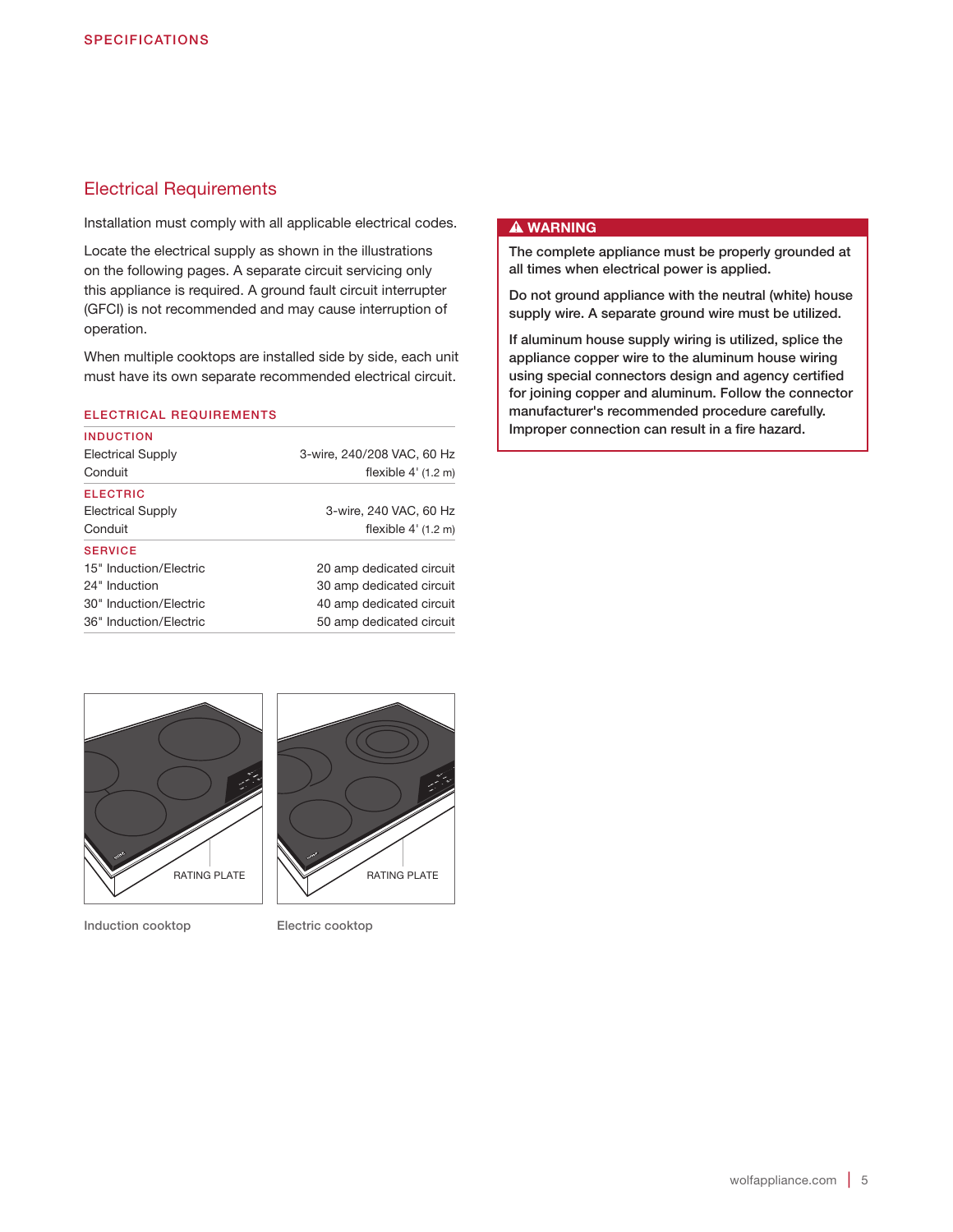### 15" Cooktop

### STANDARD INSTALLATION



COUNTERTOP CUTOUT



*NOTE: Shaded area above countertop indicates minimum clearance to combustible surfaces, combustible materials cannot be located within this area.*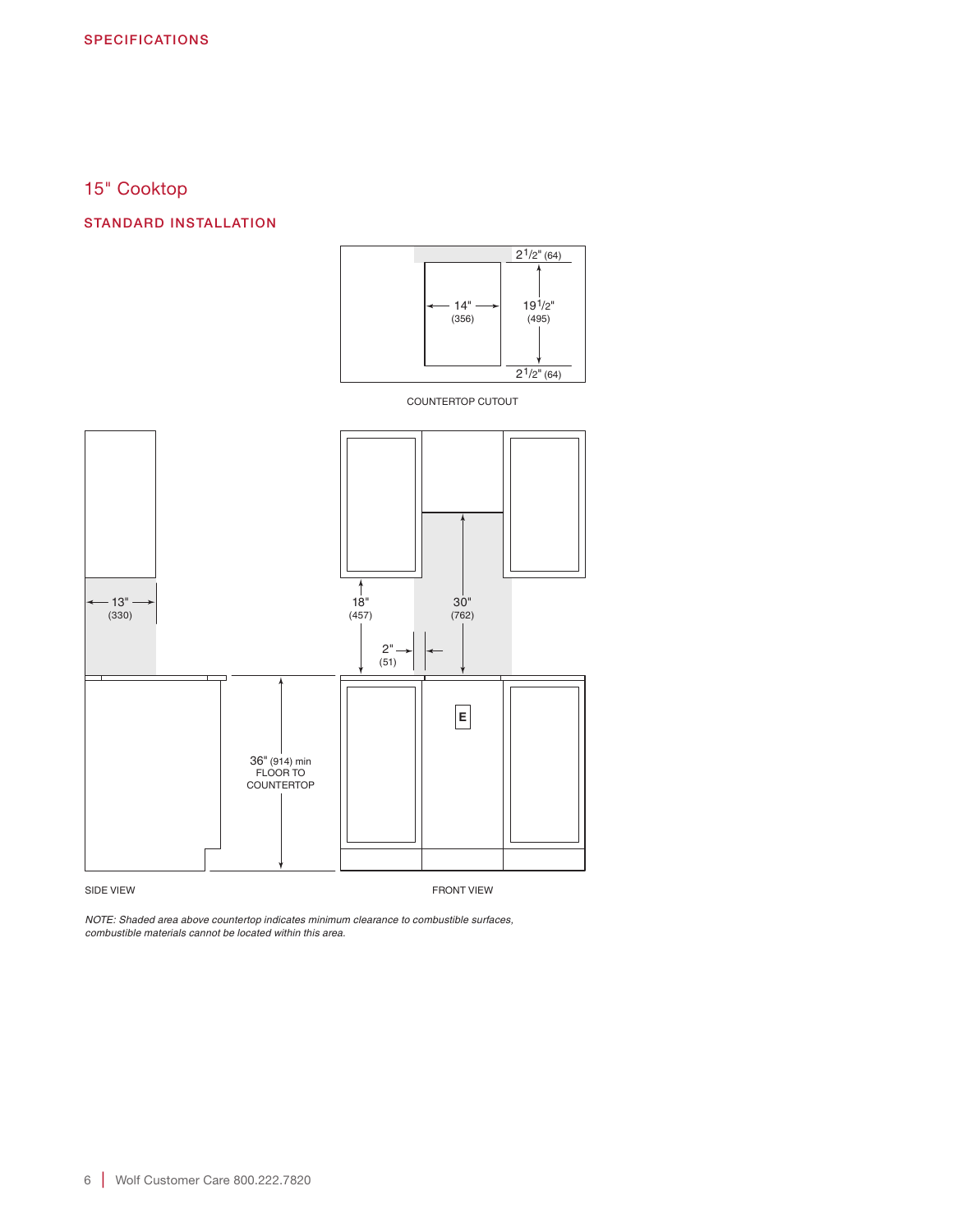### 24", 30", and 36" Cooktops

### STANDARD INSTALLATION



COUNTERTOP CUTOUT



*NOTE: Shaded area above countertop indicates minimum clearance to combustible surfaces, combustible materials cannot be located within this area.*

*Electrical supply location only applies to installations with built-in oven.*

| <b>CUTOUT WIDTH</b>    | w                |
|------------------------|------------------|
| 24" Induction          | $22^1/s''$ (562) |
| 30" Induction/Electric | 29" (737)        |
| 36" Induction/Electric | 35" (889)        |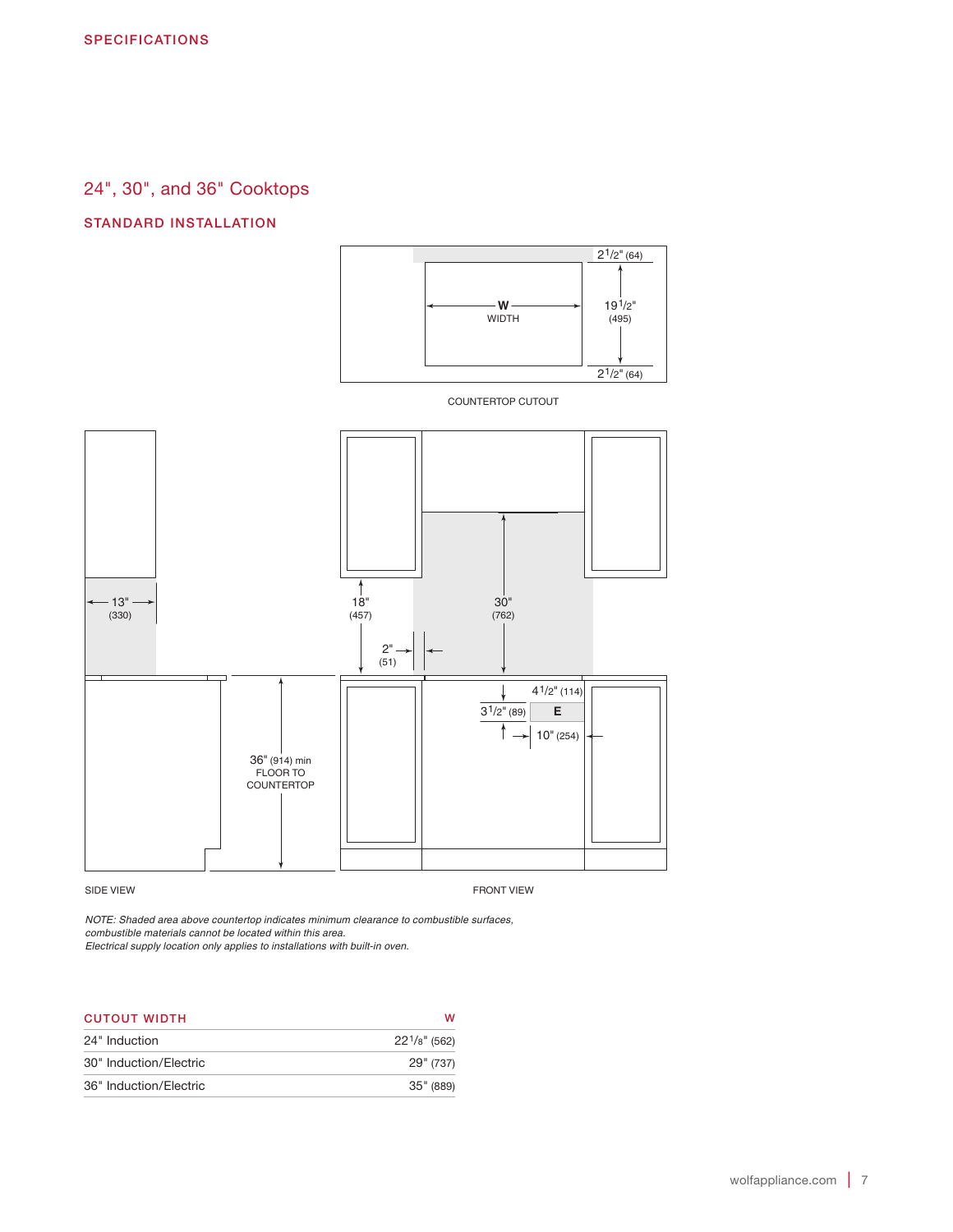### 24", 30", and 36" Cooktops

### FLUSH INSTALLATION



*NOTE: Shaded area above countertop indicates minimum clearance to combustible surfaces, combustible materials cannot be located within this area.*

*Electrical supply location only applies to installations with built-in oven.*

*Outside corner radius 7/16" (11).*

| <b>CUTOUT WIDTH</b>    | w                  |                    |
|------------------------|--------------------|--------------------|
| 24" Induction          | $22^{1}/8$ " (562) | $233/4"$ (603)     |
| 30" Induction/Electric | 29" (737)          | $30^{1}/s$ " (765) |
| 36" Induction/Electric | 35" (889)          | $36^{1}/8"$ (918)  |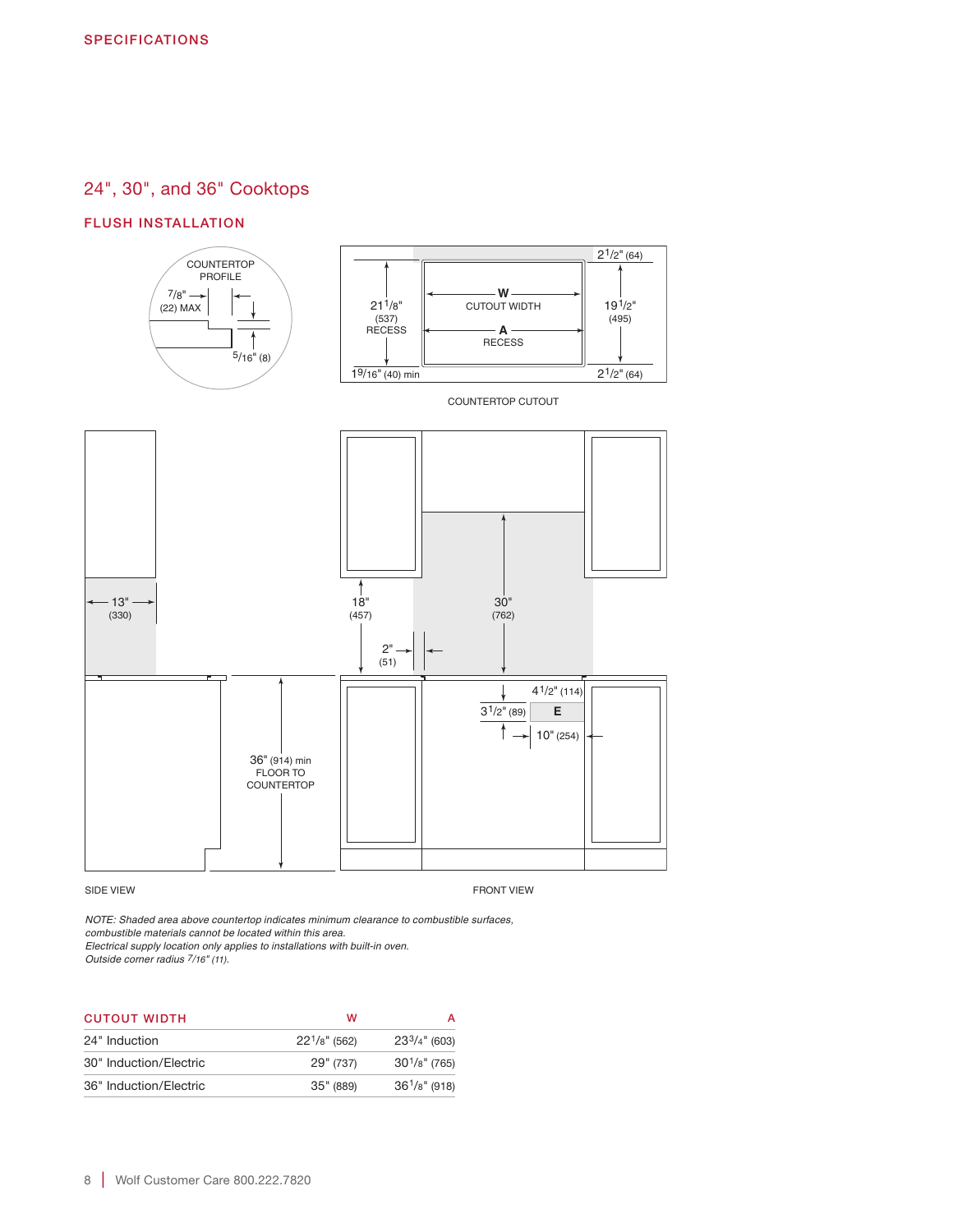### Flush Installation

To ensure a proper installation, a template for the countertop cutout should be created using the cooktop glass.

### ROUTING OPTION

For this installation, a recessed area surrounding the countertop cutout is required. Fabrication of the recessed area must take place before the countertop is installed.

This option is not recommended for countertops with a molded backsplash.

### CLEAT OPTION

For this installation, the countertop cutout is the same size as the outer edge of the cooktop glass.

Attach L-shaped cleats to the perimeter of the countertop cutout. The top edge of the cleat cannot be wider than  $^{7}/8$ " (22) and is attached  $^{5}/16$ " (8) below the surface of the countertop. Refer to the illustration below. Attach the cleats to the countertop. Consult a countertop supplier for proper methods of attachment.



Support cleats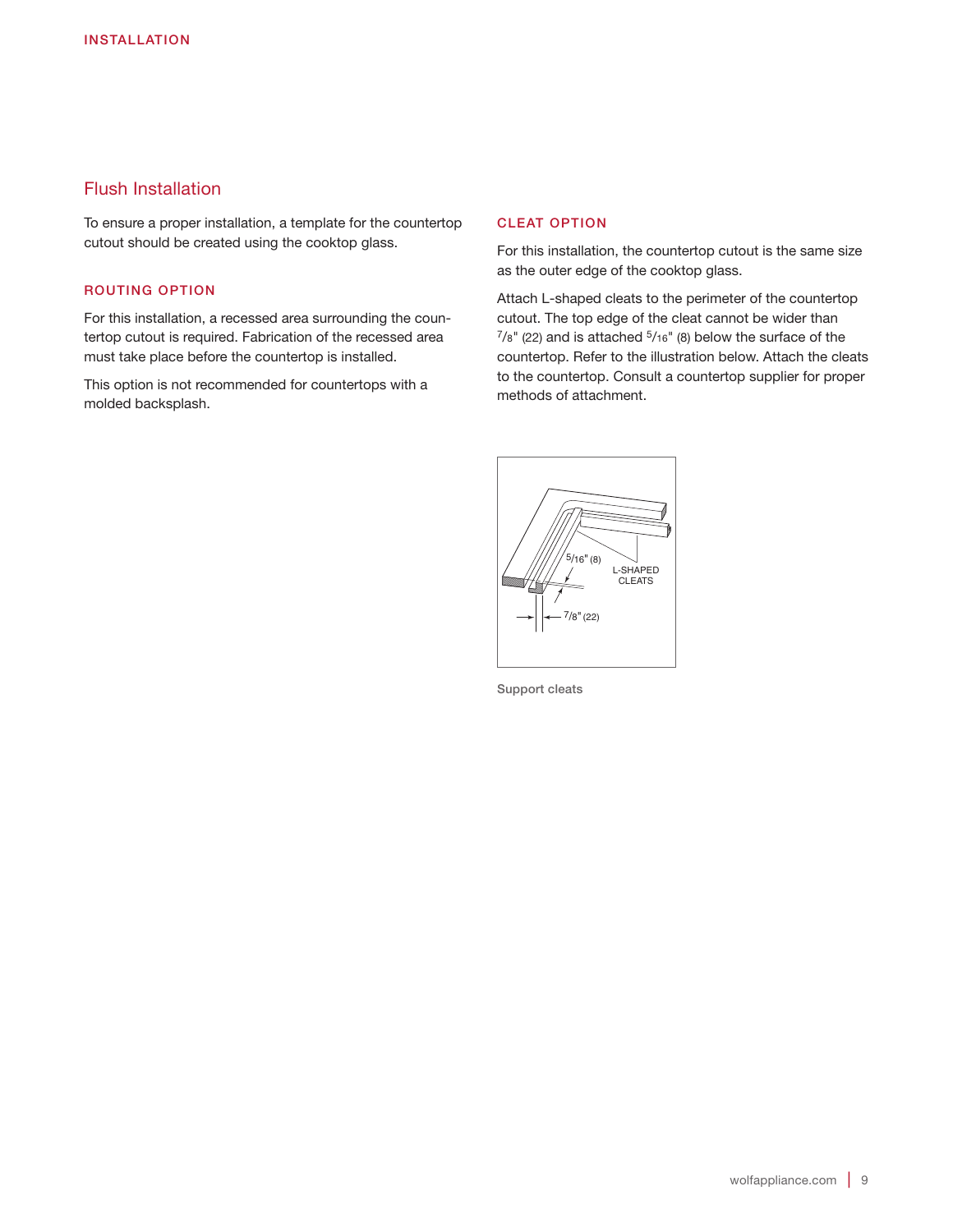### Cooktop Installation

Remove the cooktop and components from the shipping package and recycle packing materials.

- 1 Lower the cooktop into the countertop cutout. Center the cooktop in the opening with the front edge aligned parallel to the front edge of the countertop. Using a pencil, outline the rear edge of the cooktop on the countertop. Remove the cooktop.
- 2 Apply the foam strip to the perimeter of the countertop opening. Refer to the illustration below. Do not seal the cooktop to the countertop.
- 3 Insert the cooktop into the opening. Verify the cooktop is aligned with the front edge of the countertop.
- 4 Attach the provided brackets to the bottom of the unit. Insert the 31/2" (89) clamping screws into the brackets. Use a screwdriver to tighten the clamping screws against the bottom of the countertop. Do not overtighten screws. Refer to the illustration below.

### **Troubleshooting**

IMPORTANT NOTE: If the cooktop does not operate properly, follow these troubleshooting steps:

- Verify electrical power is supplied to the cooktop.
- If the cooktop does not operate properly, contact Wolf Factory Certified Service. Do not attempt to repair the cooktop. Wolf is not responsible for service required to correct a faulty installation.



Cooktop installation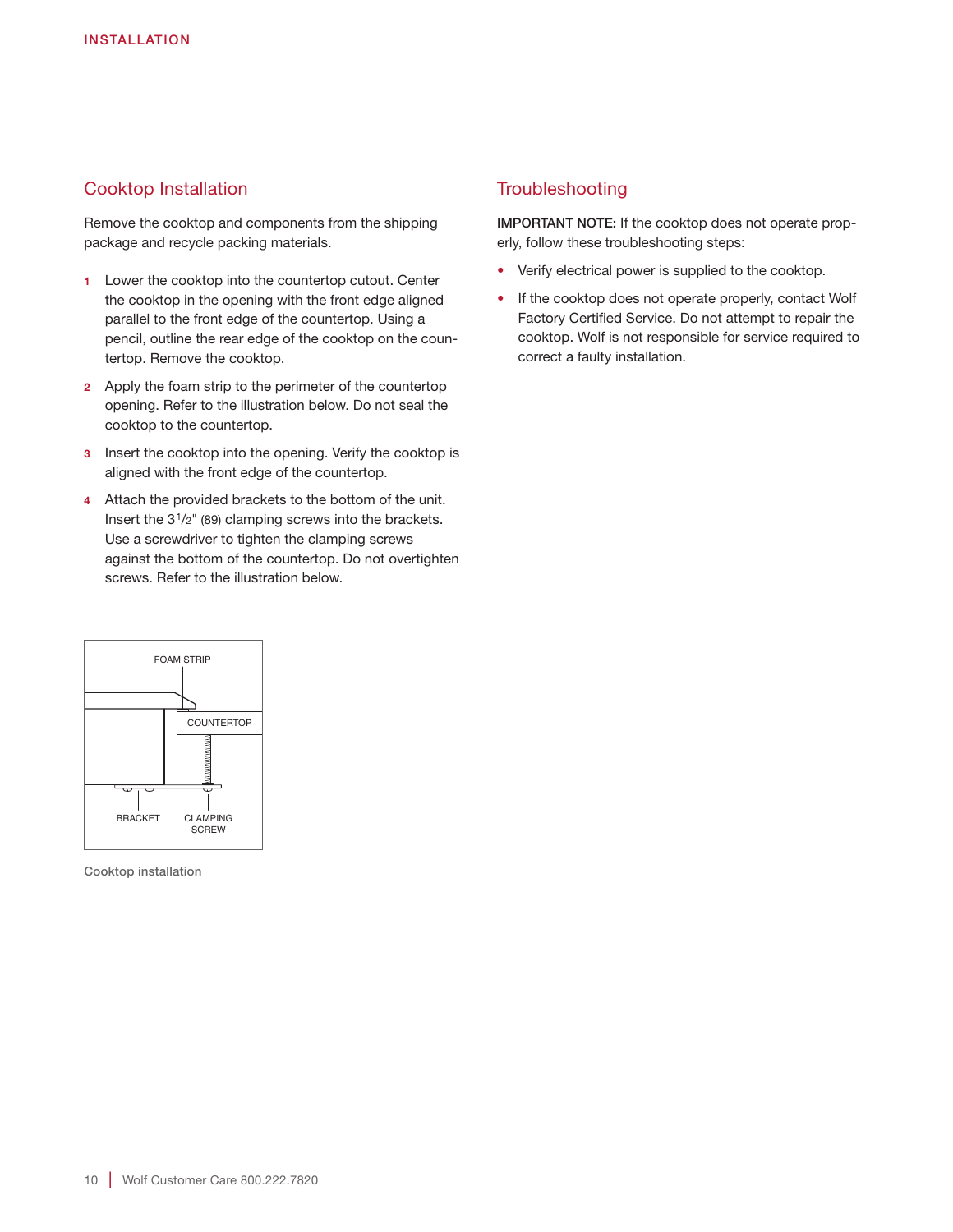Sub-Zero, Sub-Zero & Design, Sub-Zero & Snowflake Design, Dual Refrigeration, The Living Kitchen, Great American Kitchens The Fine Art of Kitchen Design, Wolf, Wolf & Design, Wolf Gourmet, W & Design, red colored knobs, Cove, and Cove & Design are registered trademarks and service marks of Sub-Zero Group, Inc. and its subsidiaries. All other trademarks are property of their respective owners in the United States and other countries.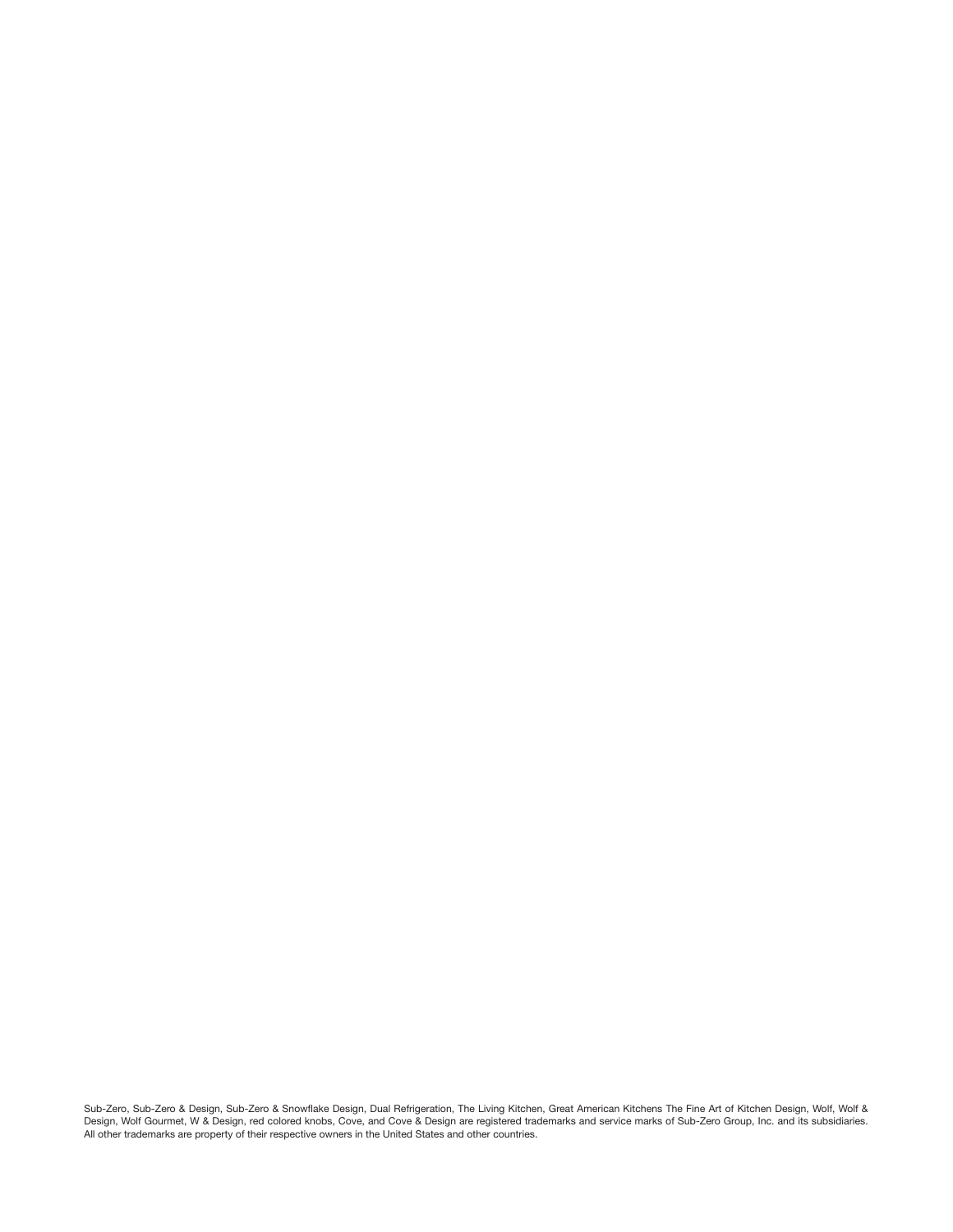### Contenido

- 3 Parrilla de inducción/eléctricas
- 4 Especificaciones
- Instalación
- 10 Resolución de problemas

Las características y especificaciones están sujetas a cambios sin previo aviso. Visite wolfappliance.com/specs para obtener la información más actualizada.

### Aviso importante

Para garantizar que este producto se instale y opere de la forma más segura y eficiente posible, tome nota de los siguientes tipos de información resaltada en esta guía:

AVISO IMPORTANTE señala la información que es especialmente importante.

PRECAUCIÓN indica una situación en la que se pueden sufrir heridas leves o provocar daños al producto si no se siguen las instrucciones.

ADVERTENCIA indica peligro de que se produzcan heridas graves o incluso la muerte si no se siguen las precauciones.

AVISO IMPORTANTE: En toda esta guía, las dimensiones entre paréntesis son milímetros, a menos que se especifique lo contrario.

AVISO IMPORTANTE: Guarde estas instrucciones para el inspector eléctrico local.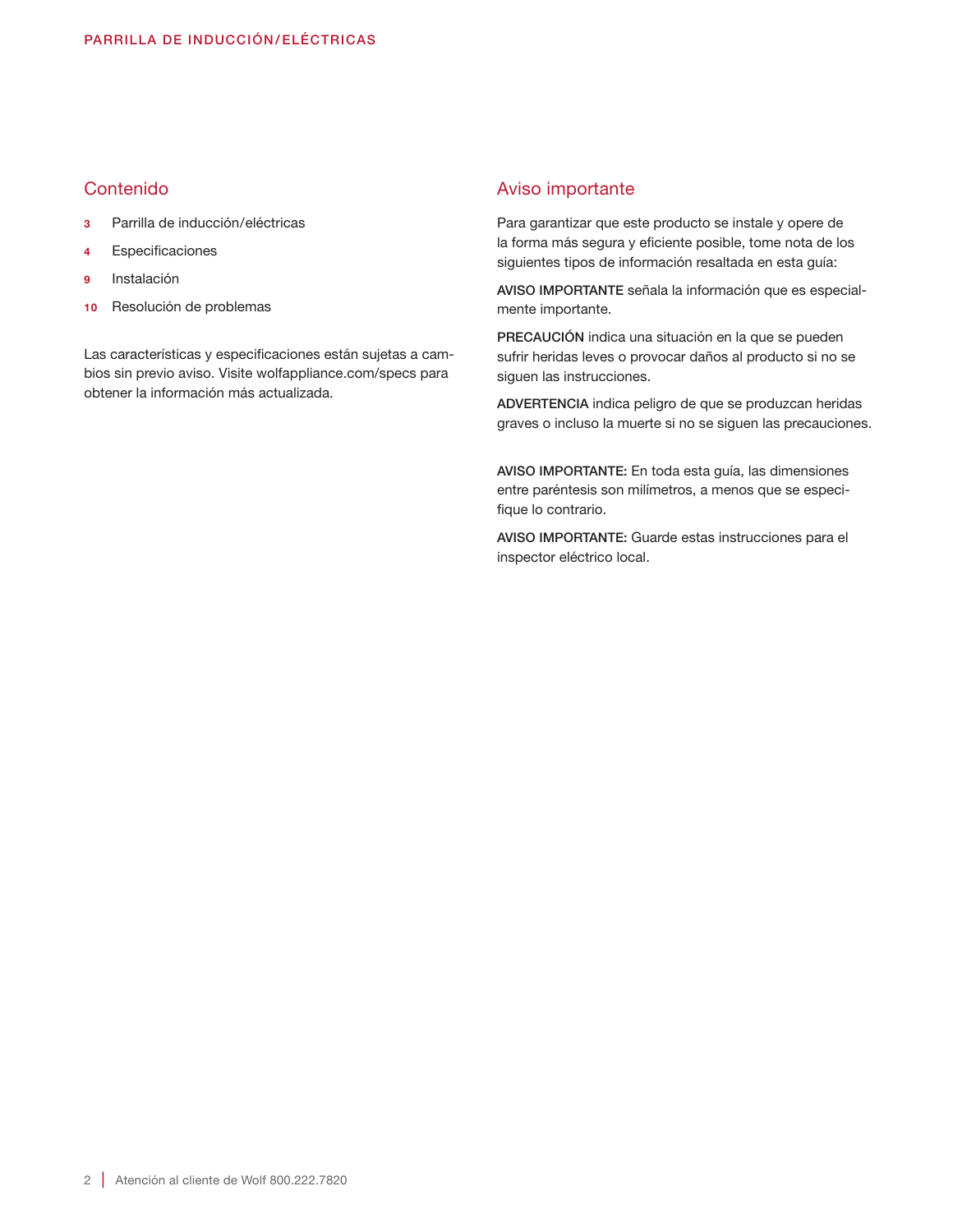### Información del producto

La información importante del producto, incluido el modelo y número de serie de la unidad, se encuentra en la placa de datos del producto. La placa de datos se localiza en la parte baja de la parrilla. Consulte la siguiente ilustración.

Si necesita servicio, póngase en contacto con el servicio autorizado de Wolf y tenga a mano el modelo y el número de serie. Para obtener los datos del centro de servicio autorizado de Wolf más cercano o si tiene preguntas acerca de la instalación, visite la sección de contacto y soporte técnico en nuestra página de Internet wolfappliance.com o llame a la línea de atención al cliente de Wolf al 800-222-7820.



Parrilla de inducción Parrilla eléctrica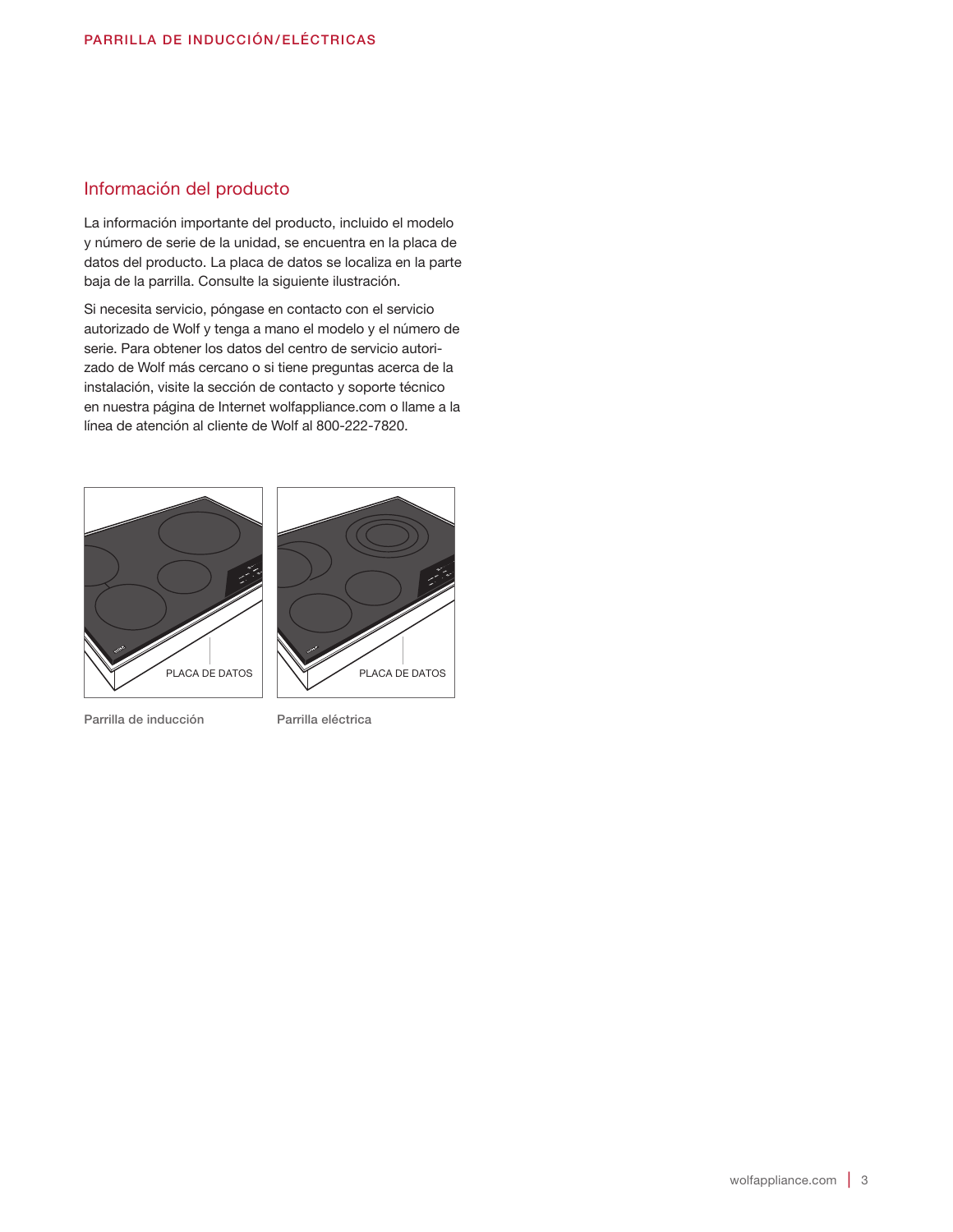### Requisitos de instalación

Se requiere una distancia mínima de 2" (51) desde la parte baja de la estufa hasta los materiales combustibles.

El espacio libre se requiere para el conducto colocado en la parte trasera derecha de las parrillas de inducción y eléctricas. Consulte la siguiente ilustración para ver las dimensiones.

Para otras distancias libres mínimas consulte las ilustraciones en las páginas 6 a 8. Las dimensiones para instalación son las mismas para parrillas de inducción y eléctricas de la misma anchura.

### **A ADVERTENCIA**

La falta de espacios libres adecuados al instalar la parrilla dará como resultado peligro de incendio.

### INSTALACIÓN EMPOTRABLE

Las parrillas contemporáneas de inducción y eléctricas pueden montarse empotradas, al ras de la parte alta del mostrador, o asentadas sobre la superficie del mostrador, sin marco. Si la parrilla va a montarse empotrada, al ras del mostrador, debe contarse con un hueco en un área alrededor de la parrilla.

Con la parrilla contemporánea se entrega un kit e instructivo necesarios para una instalación empotrable.

### A PRECAUCIÓN

La instalación empotrable se recomienda solamente para mostradores con superficies de granito, sólidas o de piedra.

## COCOCOCO COLORADO  $(32)$ 2" 2" (51) (51)

Dimensiones del conducto

### MULTIPLES PARRILLAS

Cuando se instalan múltiples parrillas o módulos, uno junto a otro, la anchura del recorte en el mostrador se determina por la suma de la anchura de cada unidad, y luego se resta 1" (25). Consulte la siguiente ilustración.

AVISO IMPORTANTE: Las parrillas contemporáneas de inducción y eléctricas no están diseñadas para instalarse combinadas con otras parrillas.



Recorte del mostrador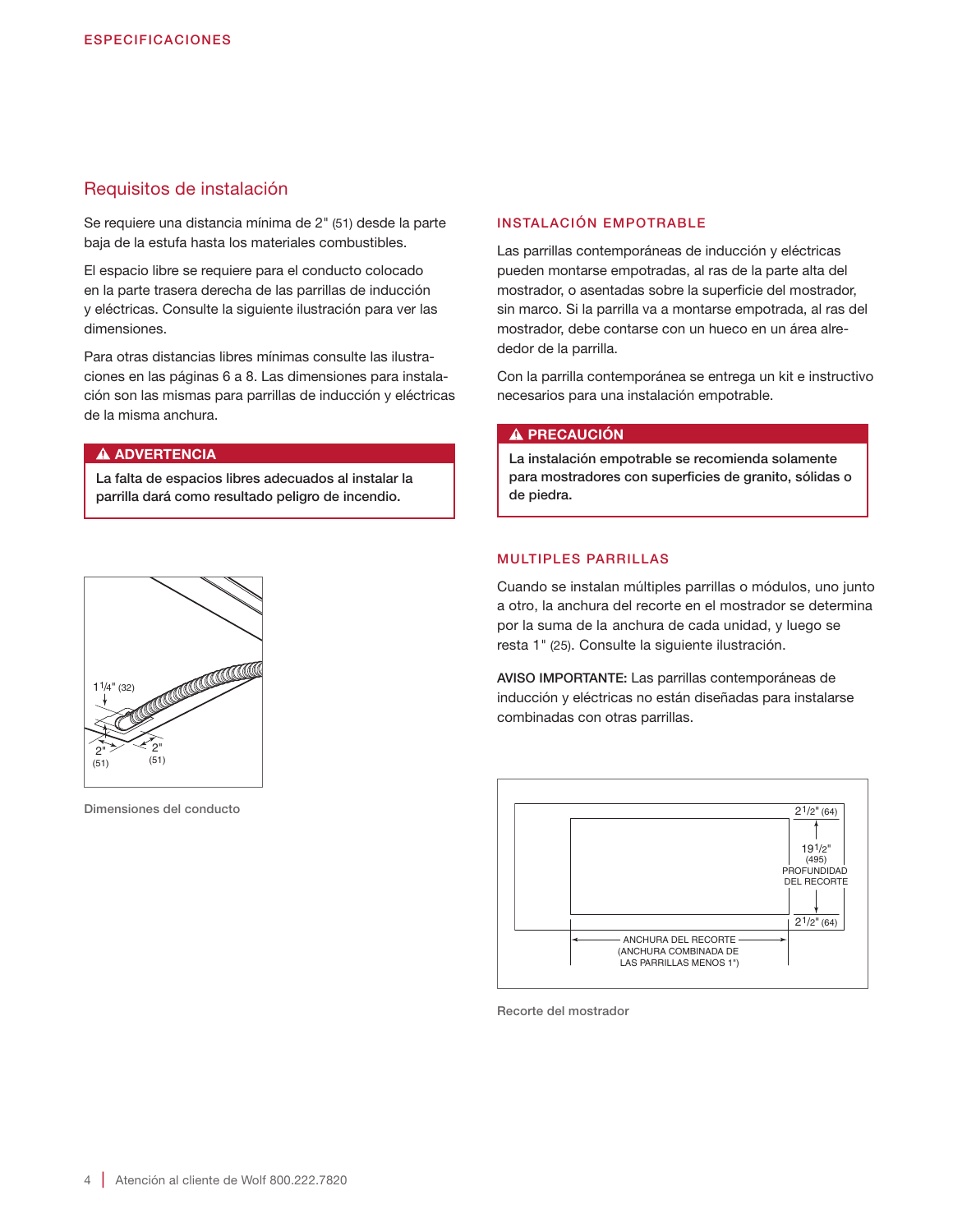### Instalación eléctrica

La instalación debe tener una conexión a tierra de conformidad con los códigos locales o, en ausencia de códigos locales, con el Código Nacional de Electricidad, ANSI/NFPA 70.

Coloque el suministro eléctrico como se muestra en las ilustraciones de las páginas 6 a 8. Es necesario un circuito independiente que dé servicio únicamente a este aparato. No es recomendable utilizar un circuito de fallos de conexión a tierra (GFCI, por sus siglas en inglés) ya que puede interrumpir el funcionamiento de la unidad.

Cuando se instalan múltiples parrillas, una junto a otra, cada unidad debe contar con su circuito eléctrico separado, de la capacidad recomendada.

### REQUISITOS ELÉCTRICOS

| DE INDUCCIÓN                    |                              |
|---------------------------------|------------------------------|
| Suministro eléctrico            | 3 cables, 240/208 VCA, 60 Hz |
| Conducto                        | flexible de $4'$ (1.2 m)     |
| <b>FLÉCTRICA</b>                |                              |
| Suministro eléctrico            | 3 cables, 240 VCA, 60 Hz     |
| Conducto                        | flexible de $4'$ (1.2 m)     |
| <b>SERVICIO</b>                 |                              |
| De inducción / Eléctrica de 15" | Circuito de 20 amps          |
| De inducción de 24"             | Circuito de 30 amps          |
| De inducción / Eléctrica de 30" | Circuito de 40 amps          |
| De inducción / Eléctrica de 36" | Circuito de 50 amps          |

### **A ADVERTENCIA**

Todo el electrodoméstico debe estar conectado a tierra correctamente en todo momento cuando se suministre energía eléctrica.

No ponga a tierra el electrodoméstico con el cable neutro (blanco) de alimentación de la casa. Debe utilizarse un cable de tierra separado.

Si se utiliza cableado de aluminio para el suministro de una casa, empalme el cable de cobre del electrodoméstico con el cableado de aluminio de la casa con conectores de diseño especial y con certificación de la agencia para unir cobre y aluminio. Siga cuidadosamente el procedimiento recomendado por el fabricante del conector. Una conexión incorrecta puede producir un incendio.



Parrilla de inducción Parrilla eléctrica

PLACA DE DATOS  $\vert \vert \setminus \vert$  PLACA DE DATOS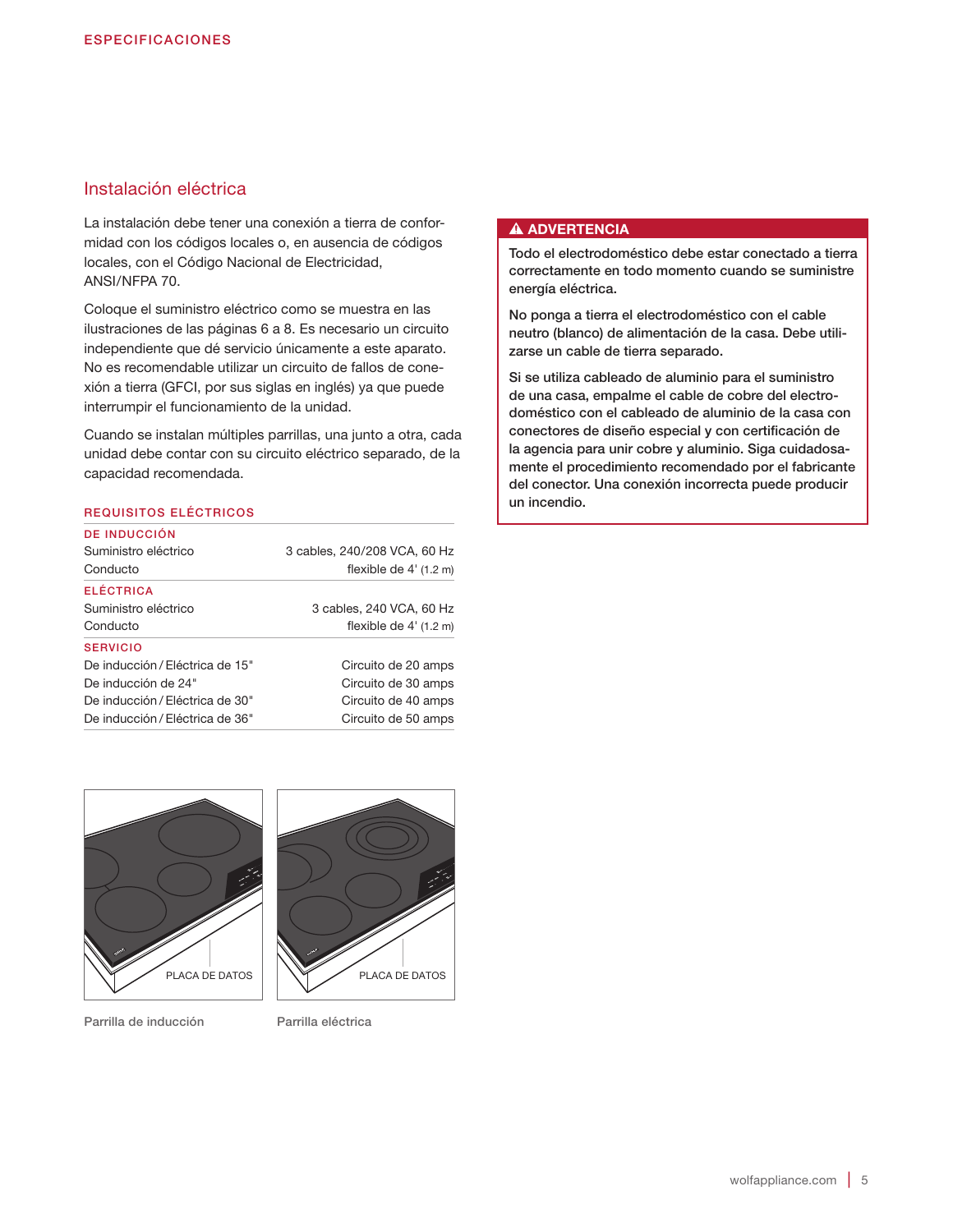### Parrilla de 15"

### INSTALACIÓN ESTÁNDAR



RECORTE DEL MOSTRADOR



*NOTA: La zona sombreada sobre el mostrador indica la distancia mínima a las superficies combustibles, los materiales combustibles no se pueden colocar en esta área.*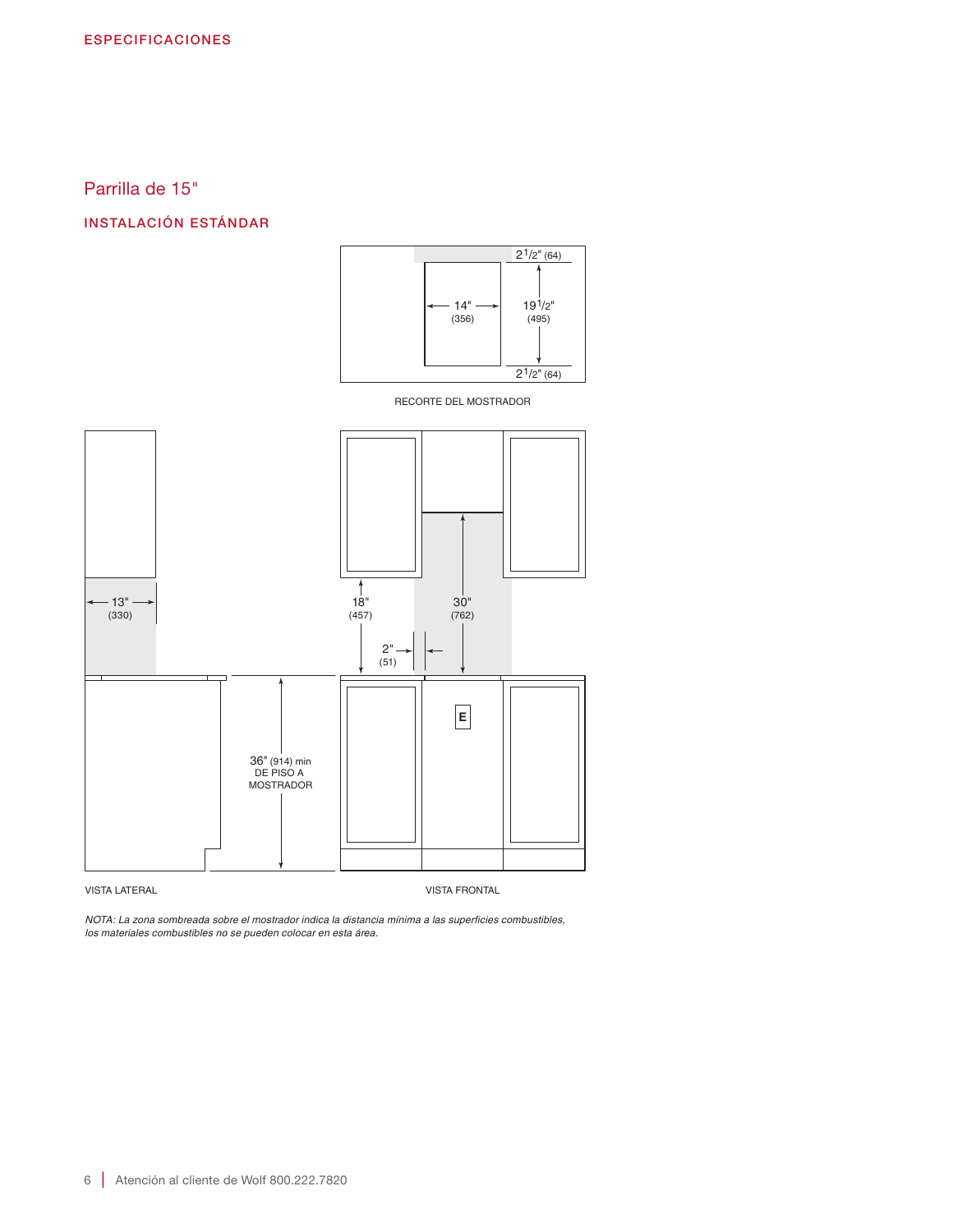Parrillas de 24" | 30" | 36"

### INSTALACIÓN ESTÁNDAR



RECORTE DEL MOSTRADOR



*NOTA: La zona sombreada sobre el mostrador indica la distancia mínima a las superficies combustibles, los materiales combustibles no se pueden colocar en esta área.*

*La ubicación del suministro eléctrico solamente aplica para las instalaciones con horno empotrado.*

| ANCHURA DEL RECORTE             | Ancho              |
|---------------------------------|--------------------|
| De inducción de 24"             | $22^{1/8}$ " (562) |
| De inducción / Eléctrica de 30" | 29" (737)          |
| De inducción / Eléctrica de 36" | 35" (889)          |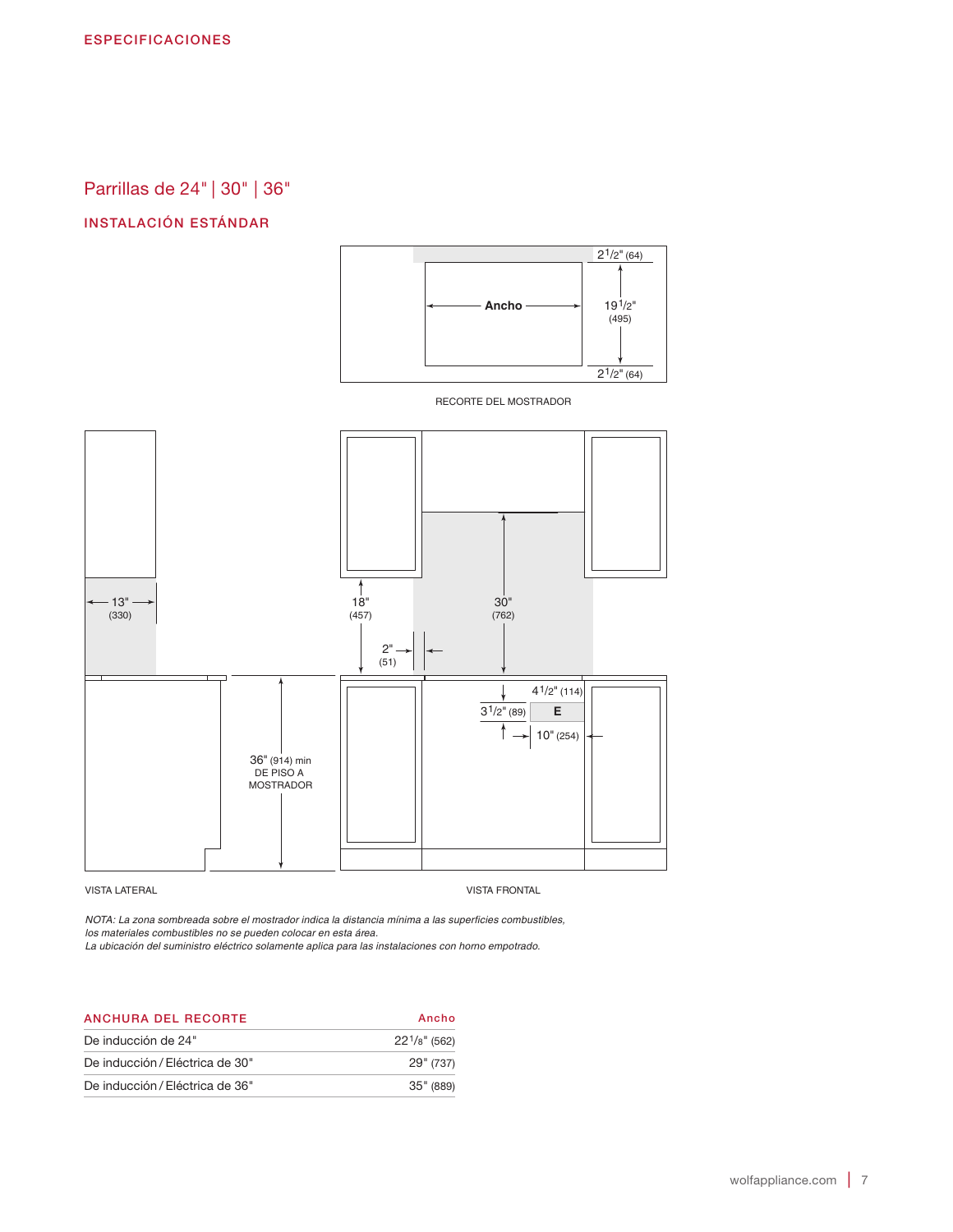### Parrillas de 24" | 30" | 36"

### INSTALACIÓN EMPOTRABLE



*NOTA: La zona sombreada sobre el mostrador indica la distancia mínima a las superficies combustibles, los materiales combustibles no se pueden colocar en esta área.*

*La ubicación del suministro eléctrico solamente aplica para las instalaciones con horno empotrado. Radio exterior de la esquina 7/16" (11).*

| ANCHURA DEL RECORTE             | Ancho                             |                                     |
|---------------------------------|-----------------------------------|-------------------------------------|
| De inducción de 24"             | $22^1$ /8" (562) $23^3$ /4" (603) |                                     |
| De inducción / Eléctrica de 30" |                                   | $29''$ (737) $30^{1}/8''$ (765)     |
| De inducción / Eléctrica de 36" |                                   | 35" (889) 36 <sup>1</sup> /8" (918) |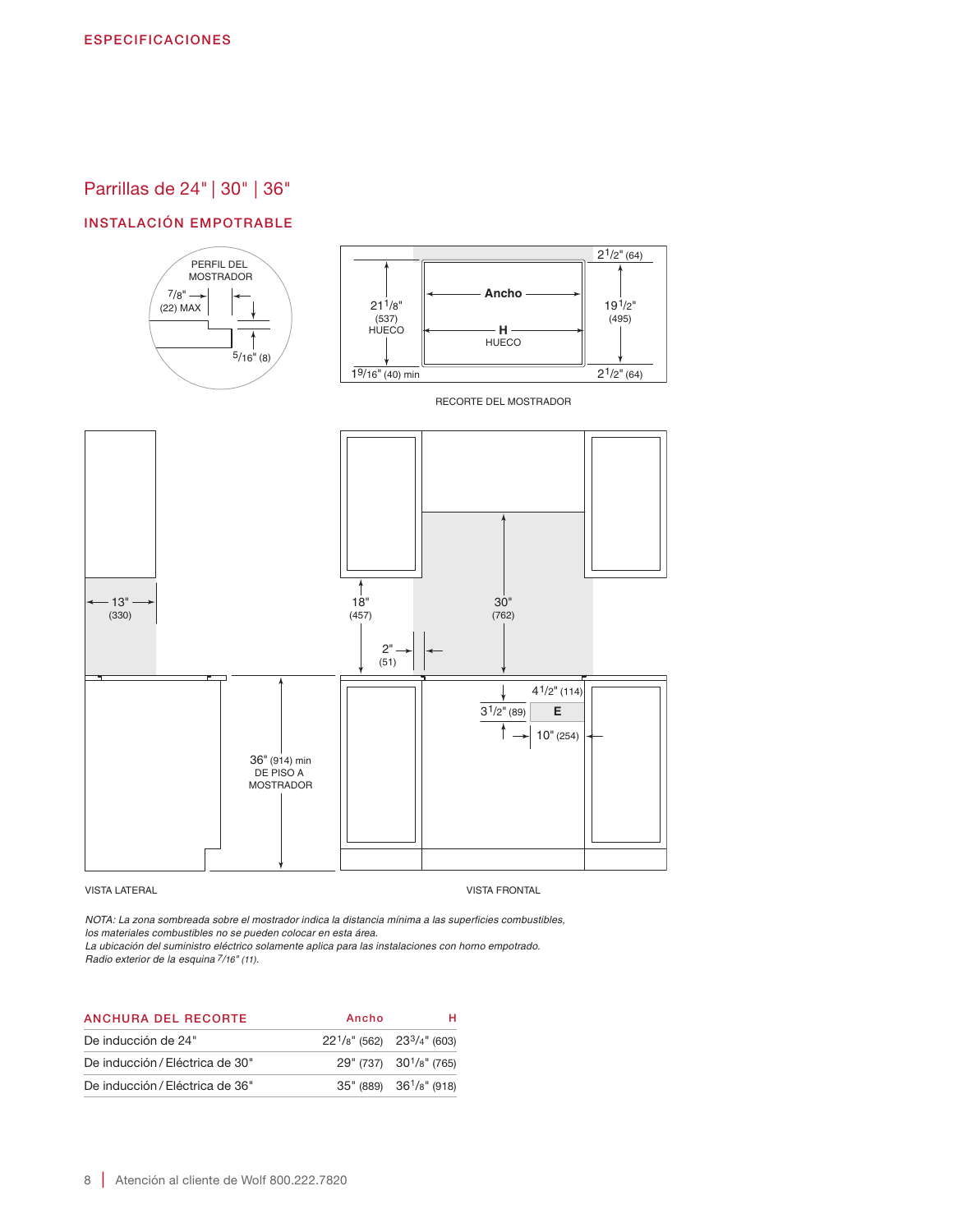### Instalación empotrable

Para garantizar una instalación adecuada, debe elaborarse una plantilla para el recorte del mostrador, utilizando el vidrio de la parrilla.

### OPCIÓN DE RUTA

Para esta instalación se requiere un área empotrada alrededor del recorte del mostrador. La fabricación del área empotrada debe llevarse a cabo antes de la instalación del mostrador.

Esta opción no se recomienda para mostradores con protector contra salpicaduras integrado o moldeado.

### OPCIÓN DE CORNAMUSA

Para esta instalación, el recorte del mostrador será del mismo tamaño que el borde exterior del vidrio de la parrilla.

Fije cornamusas tipo "L" en el perímetro del recorte del mostrador. El borde superior de la cornamusa no puede ser más ancho de  $\frac{7}{8}$ " (22) y se fijará  $\frac{5}{16}$ " (8) por debajo de la superficie del mostrador. Consulte la siguiente ilustración. Fije las cornamusas al mostrador. Consulte con un proveedor de mostradores cuál es el método adecuado de fijación.



Cornamusas de soporte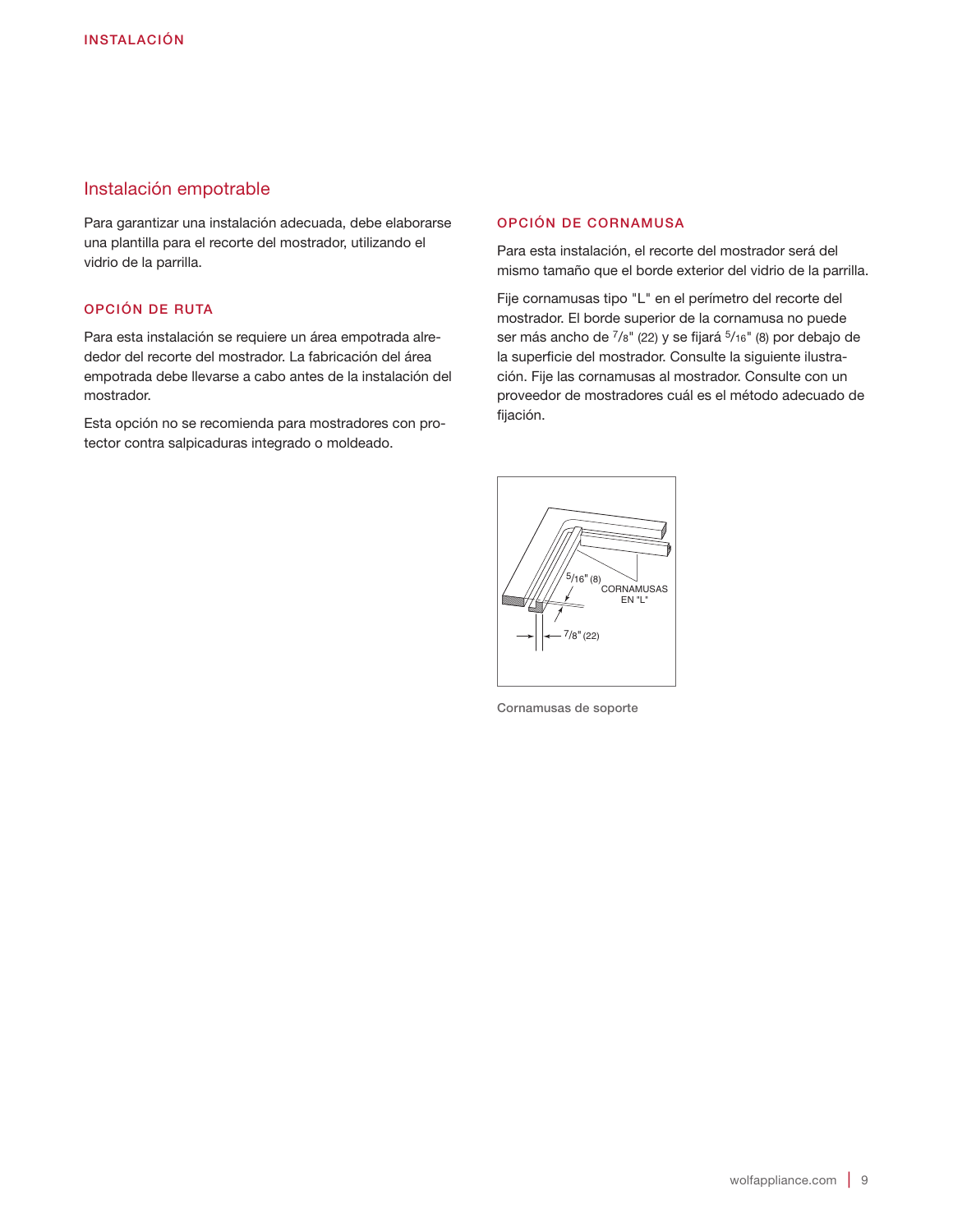### Instalación de la parrilla

Retire la parrilla y los componentes del empaque de envío y recicle los materiales de embalaje.

- 1 Deslice la parrilla al interior del recorte en el mostrador. Centre la parrilla en la abertura con el borde frontal alineado paralelamente al borde frontal del mostrador. Con ayuda de un lápiz, delinee el borde posterior de la parrilla sobre el mostrador. Retire la parrilla.
- 2 Aplique la tira de espuma proporcionada al perímetro de la abertura del mostrador. Consulte la siguiente ilustración. No selle la parrilla al mostrador.
- 3 Inserte la parrilla en la abertura. Compruebe que la parrilla esté alineada con el borde frontal del mostrador.
- 4 Fije los soportes proporcionados a la parte inferior de la unidad. Inserte los tornillos de fijación de 31/2" (89) en los soportes. Utilice un destornillador para apretar los tornillos de fijación contra el fondo del mostrador. No apriete demasiado los tornillos. Consulte la siguiente ilustración.



Instalación de la parrilla

### Resolución de problemas

AVISO IMPORTANTE: Si la parrilla no funciona correctamente, siga estos pasos para resolver los problemas:

- Compruebe que la parrilla tenga corriente eléctrica.
- Si la parrilla no funciona correctamente, póngase en contacto con el centro de servicio autorizado de Wolf. No intente reparar la parrilla. Wolf no es responsable del servicio necesario para corregir una instalación defectuosa.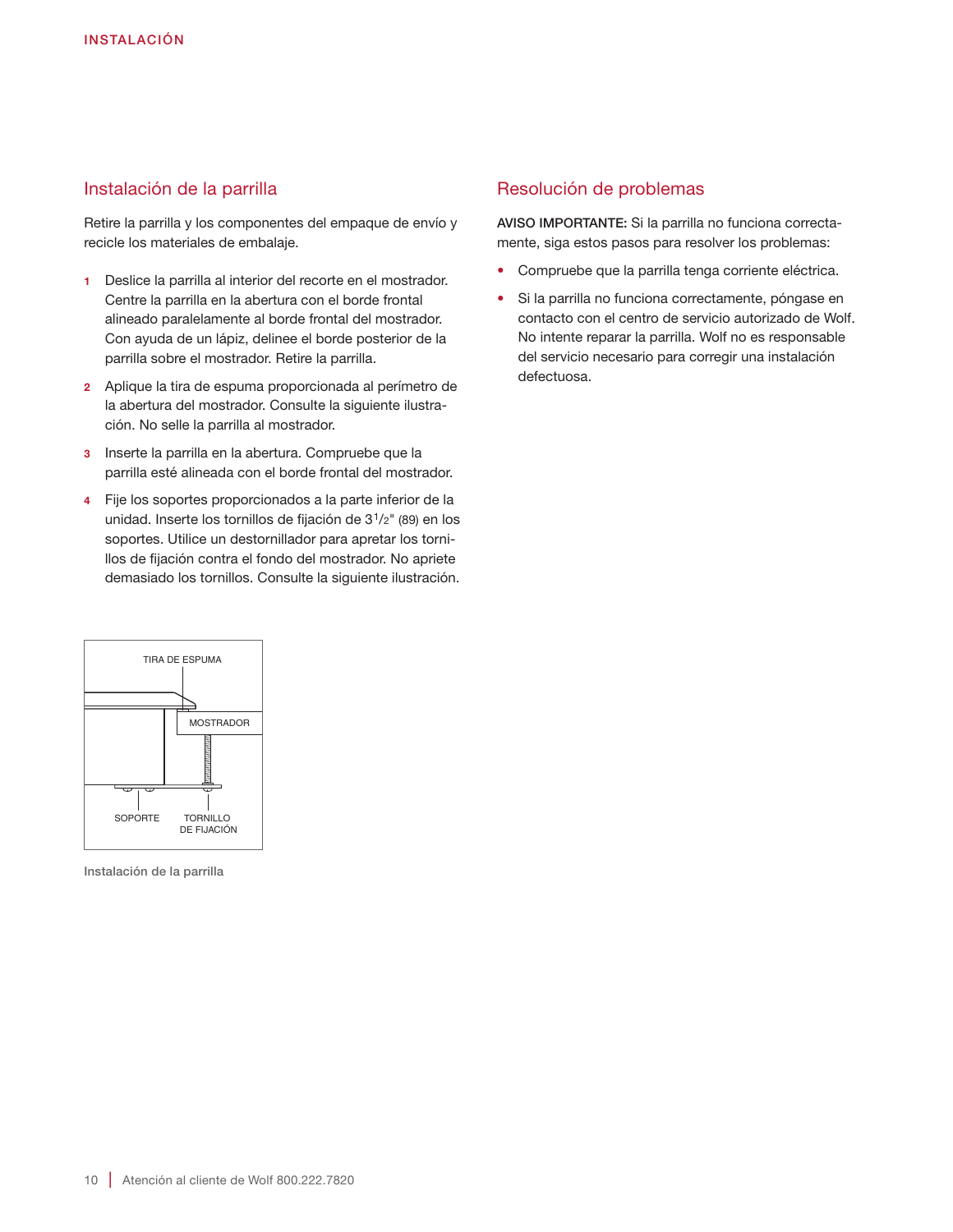Sub-Zero, Sub-Zero & Design, Sub-Zero & Snowflake Design, Dual Refrigeration, The Living Kitchen, Great American Kitchens The Fine Art of Kitchen Design, Wolf, Wolf & Design, Wolf Gourmet, W & Design, red colored knobs, Cove, and Cove & Design son marcas registradas y marcas de servicio de Sub-Zero Group, Inc. y sus asociados. Todas las demás marcas registradas son propiedad de sus dueños respectivos en los Estados Unidos y otros países.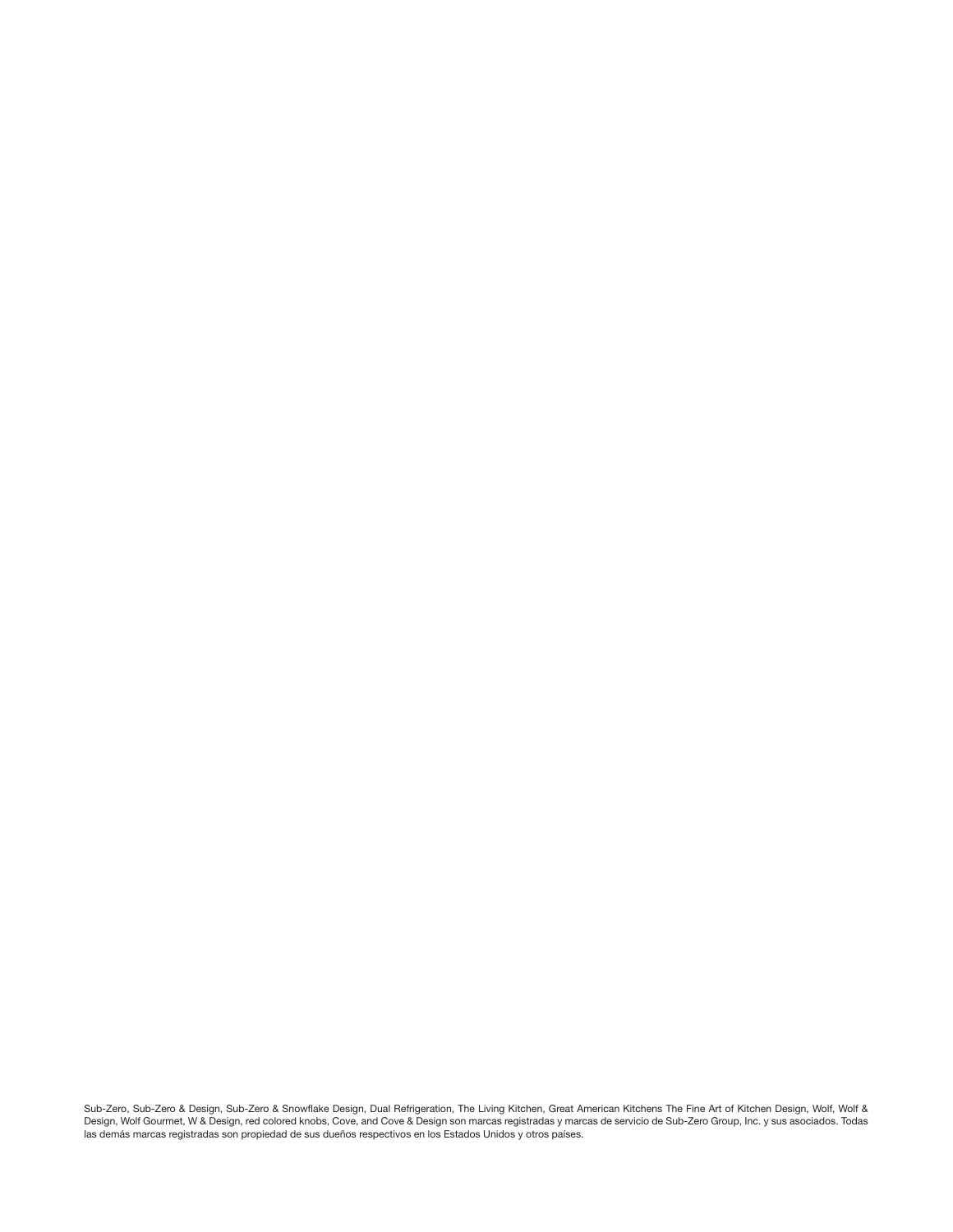### Table des matières

- 3 Surface de cuisson à induction/électriques
- 4 Spécifications
- 9 Installation
- 10 Dépannage

Les caractéristiques et les spécifications peuvent être modifiées en tout temps sans préavis. Visitez wolfappliance.com/specs pour obtenir les renseignements les plus récents.

### Remarque importante

Pour s'assurer que ce produit est installé et utilisé en toute sécurité et aussi efficacement que possible, prenez note des types de renseignement mis en évidence tout au long de ce guide :

REMARQUE IMPORTANTE met en évidence des renseignements qui sont particulièrement importants.

MISE EN GARDE indique une situation où une blessure mineure ou des dommages au produit peuvent se produire si les directives ne sont pas respectées.

AVERTISSEMENT décrit un danger qui peut causer une blessure grave ou la mort si les précautions ne sont pas respectées.

REMARQUE IMPORTANTE : tout au long de ce guide, les dimensions entre parenthèses sont en millimètres à moins d'indication contraire.

REMARQUE IMPORTANTE : conservez ces directives pour l'inspecteur en électricité local.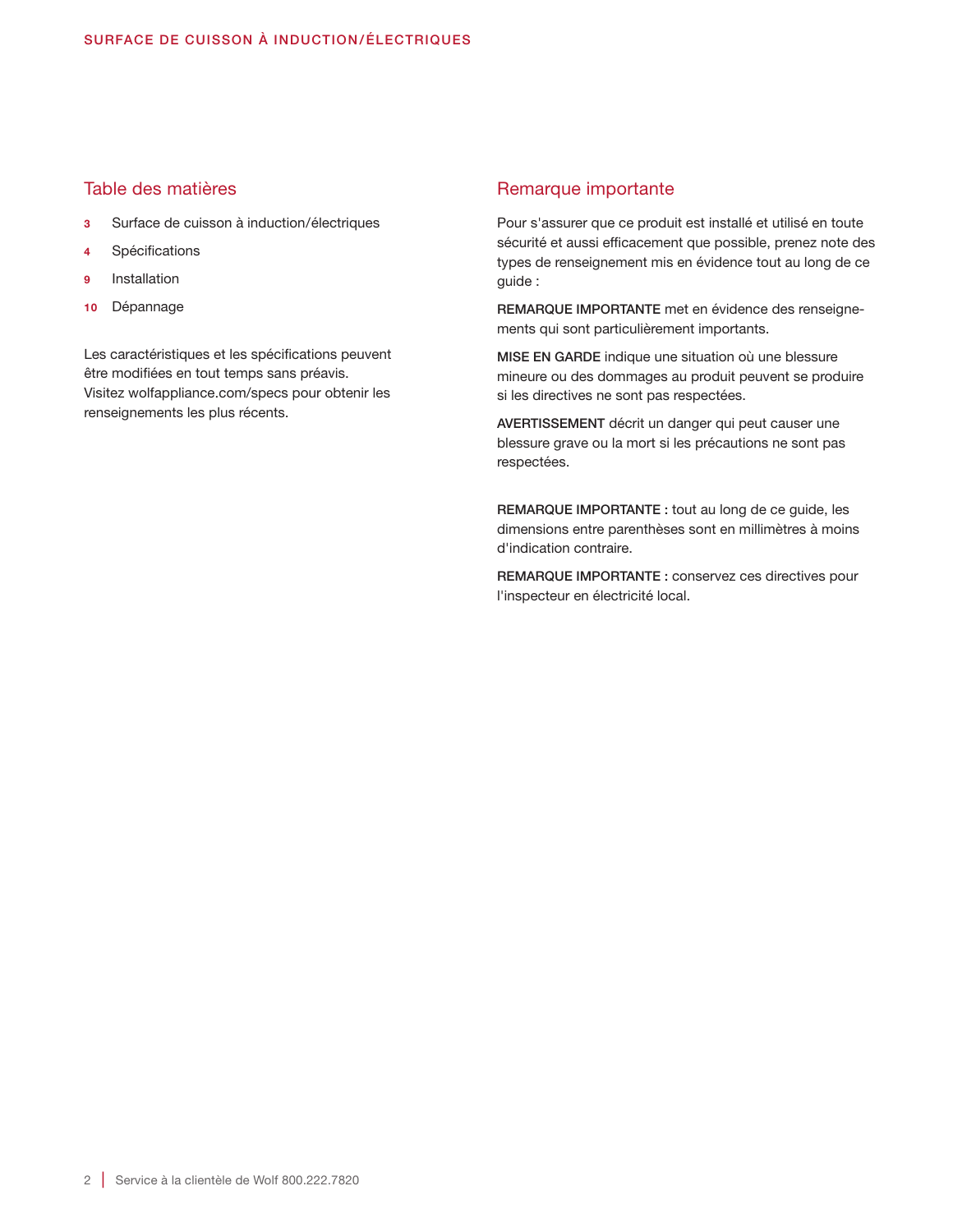### Renseignements sur le produit

Des renseignements importants sur le produit, y compris les numéros de modèle et de série, se trouvent sur la plaque signalétique du produit. La plaque signalétique est située sur la partie inférieure de la surface de cuisson. Reportez-vous à l'illustration ci-dessous.

Si vous avez besoin de service, communiquez avec le service Wolf certifié par l'usine avec les numéros de modèle et de série. Pour obtenir le nom du centre de service Wolf certifié par l'usine le près de chez vous ou si vous avez des questions concernant l'installation, consultez la section Contact et assistance de notre site Web, wolfappliance.com ou appelez le service à la clientèle de Wolf au 800-222-7820.



Surface de cuisson à induction Surface de cuisson électrique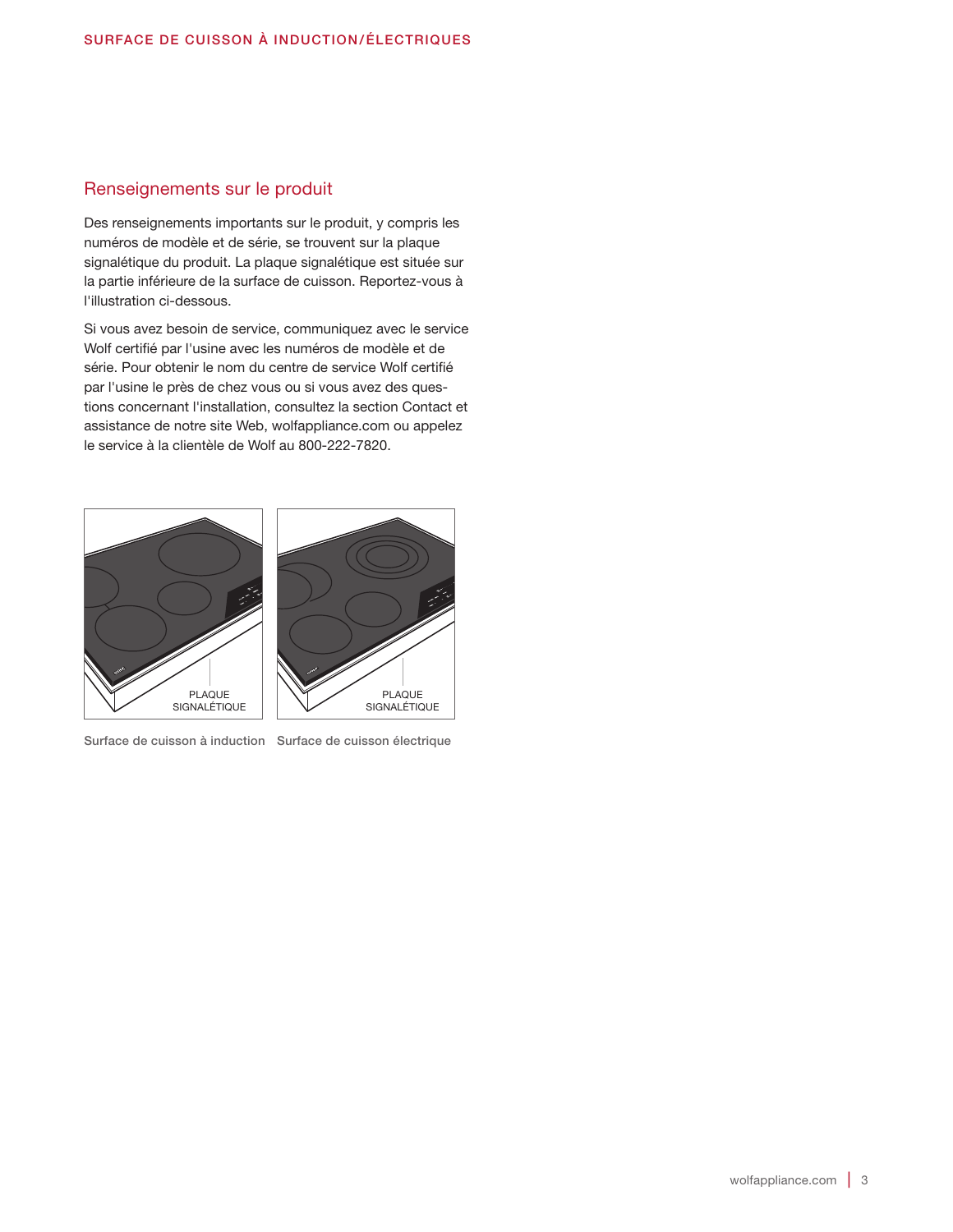### Exigences d'installation

Une distance minimale de 2 po (51) est requise depuis le bas de la surface de cuisson jusqu'aux matériaux combustibles.

Le dégagement est requis pour la canalisation située à l'arrière à la droite des surface de cuisson à induction et électriques. Reportez-vous à l'illustration ci-dessous pour connaître les dimensions.

Reportez-vous aux illustrations aux pages 6-8 pour connaître les autres dégagements minimums. Les dimensions d'installation sont les mêmes pour les surfaces de cuisson à induction et électriques de la même largeur.

### **A AVERTISSEMENT**

Placer la surface de cuisson sans respecter les dégagements appropriés entraînera un risque d'incendie.

### INSTALLATION À AFFLEUREMENT

Les surfaces de cuisson à induction et électriques de style contemporain peuvent être affleurées avec le dessus du comptoir ou installées sans encadrement appuyées sur le dessus de la surface du comptoir. Si la surface de cuisson doit être affleurée avec le comptoir, il doit y avoir une zone encastrée autour de la découpe de la surface de cuisson.

Une trousse d'installation et les directives requises pour une installation à affleurement sont fournies avec la surface de cuisson de style contemporain.

### **A MISE EN GARDE**

L'installation à affleurement est conçue pour les surfaces de comptoir solides, en granite ou en pierre seulement.

## 11/4 PO (32)<br>**AMTCOOOOOOOO**  $2 PQ$ 2 PO  $(51)$ (51)

Dimensions de la canalisation

### PLUSIEURS SURFACES DE CUISSON

Lorsque plusieurs surfaces de cuisson ou modules sont installés côte à côte, la largeur de la découpe du comptoir est déterminée en additionnant la largeur de chaque unité, puis en soustrayant 1 po (25). Reportez-vous à l'illustration ci-dessous.

REMARQUE IMPORTANTE : les surfaces de cuisson à induction et électriques de style contemporain ne sont pas conçues pour être installées en combinaison avec d'autres surfaces de cuisson.



Découpe du comptoir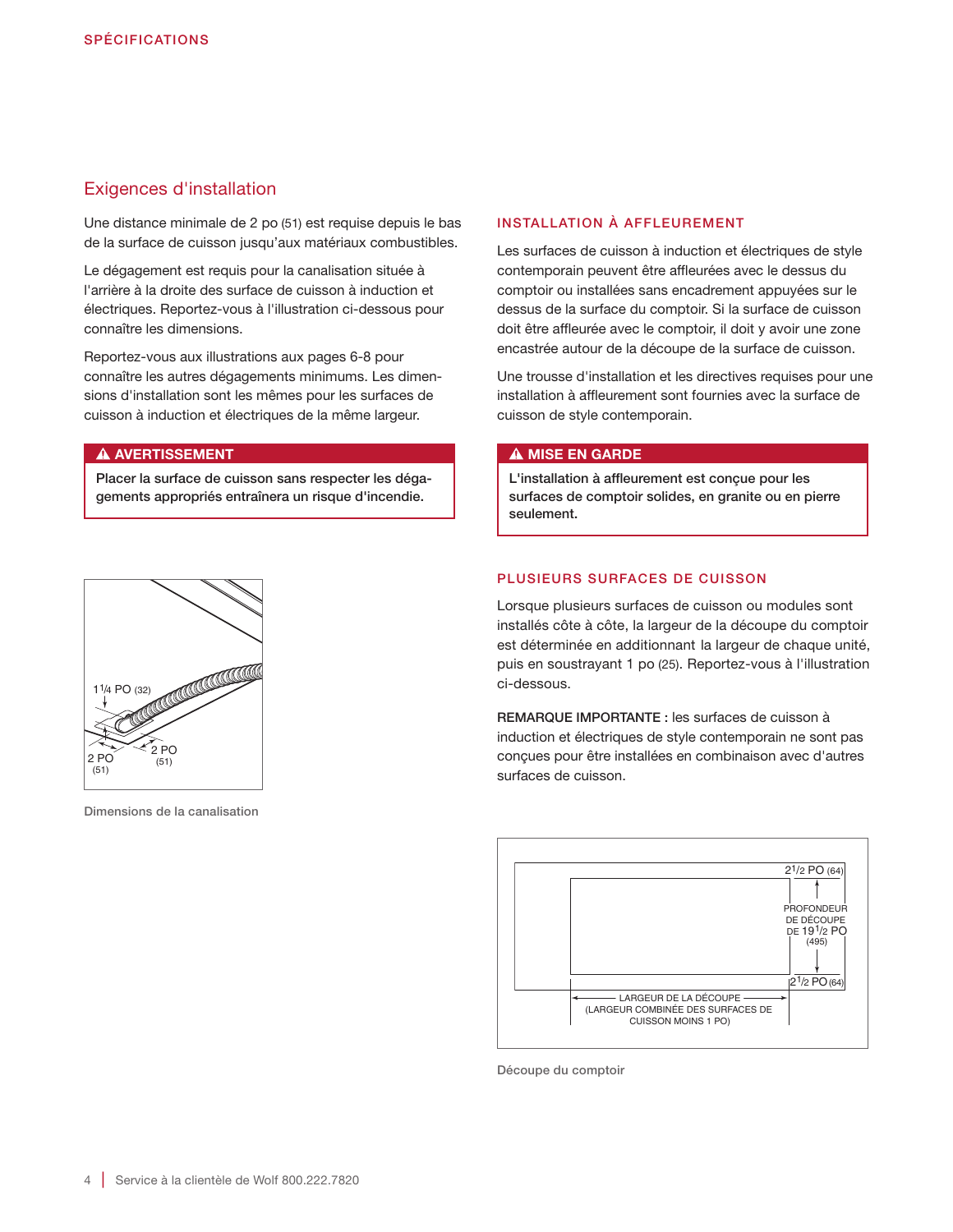### Électricité

L'installation doit être mise à la terre électriquement conformément aux codes locaux ou, en l'absence de codes locaux, au code national de l'électricité, ANSI/NFPA 70.

Repérez l'alimentation électrique, comme il est montré dans les illustrations aux pages 6 à 8. Un circuit séparé servant uniquement cet appareil est requis. Un disjoncteur de fuite de terre (GFCI) n'est pas recommandé et peut interrompre le fonctionnement.

Lorsque plusieurs surfaces de cuisson sont installées une à côté de l'autre, chaque unité doit avoir son propre circuit électrique séparé recommandé.

### EXIGENCES ÉLECTRIQUES

| Alimentation électrique         | 3 fils, 240/208 volts CA, 60 Hz |
|---------------------------------|---------------------------------|
| Canalisation                    | flexible de $4$ pi $(1,2, m)$   |
| <b>ÉLECTRIQUE</b>               |                                 |
| Alimentation électrique         | 3 fils, 240 volts CA, 60 Hz     |
| Canalisation                    | flexible de 4 pi (1,2 m)        |
| <b>SERVICE</b>                  |                                 |
| Induction / électrique de 15 po | circuit de 20 ampères           |
| Induction de 24 po              | circuit de 30 ampères           |
| Induction / électrique de 30 po | circuit de 40 ampères           |
| Induction / électrique de 36 po | circuit de 50 ampères           |

### **A AVERTISSEMENT**

L'appareil au complet doit être adéquatement mis à la terre en tout temps lorsque l'alimentation électrique est branchée.

Ne mettez pas l'appareil à la terre avec le fil d'alimentation neutre (blanc) de la résidence. Utilisez un fil de mise à la terre séparé.

Si le câblage d'alimentation de la maison en aluminium est utilisé, épissez le fil en cuivre de l'appareil au câblage de la maison en aluminium au moyen de connecteurs spéciaux conçus et certifiés par des agences pour joindre le cuivre et l'aluminium. Suivez la procédure recommandée par le fabricant du connecteur soigneusement. Une connexion non appropriée peut entraîner un risque d'incendie.



Surface de cuisson à induction Surface de cuisson électrique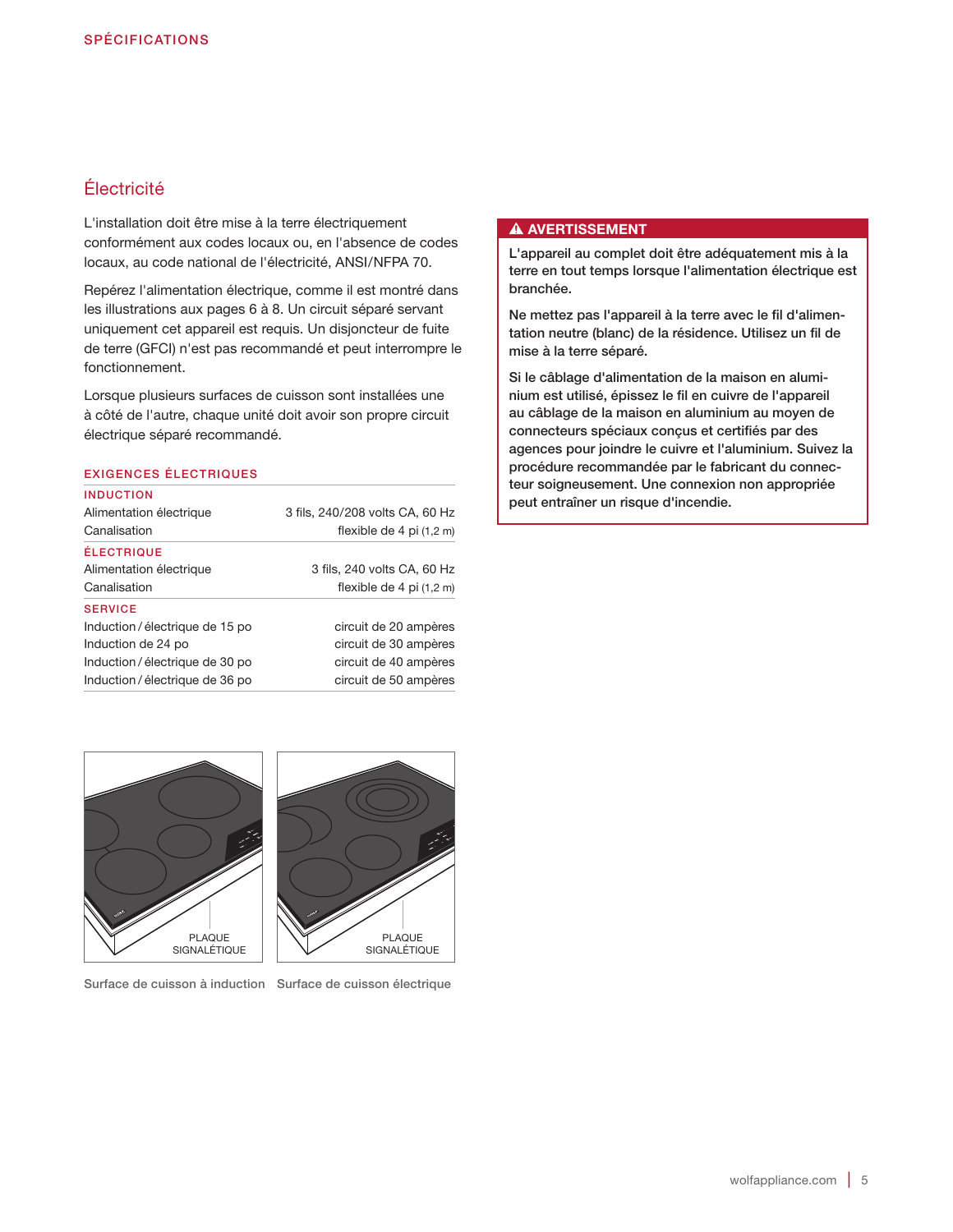### Surface de cuisson de 15 po

### INSTALLATION STANDARD



DÉCOUPE DU COMPTOIR



*REMARQUE : la zone ombragée au-dessus du comptoir indique le dégagement minimal jusqu'aux surfaces combustibles; des matériaux combustibles ne peuvent pas se trouver dans cette zone.*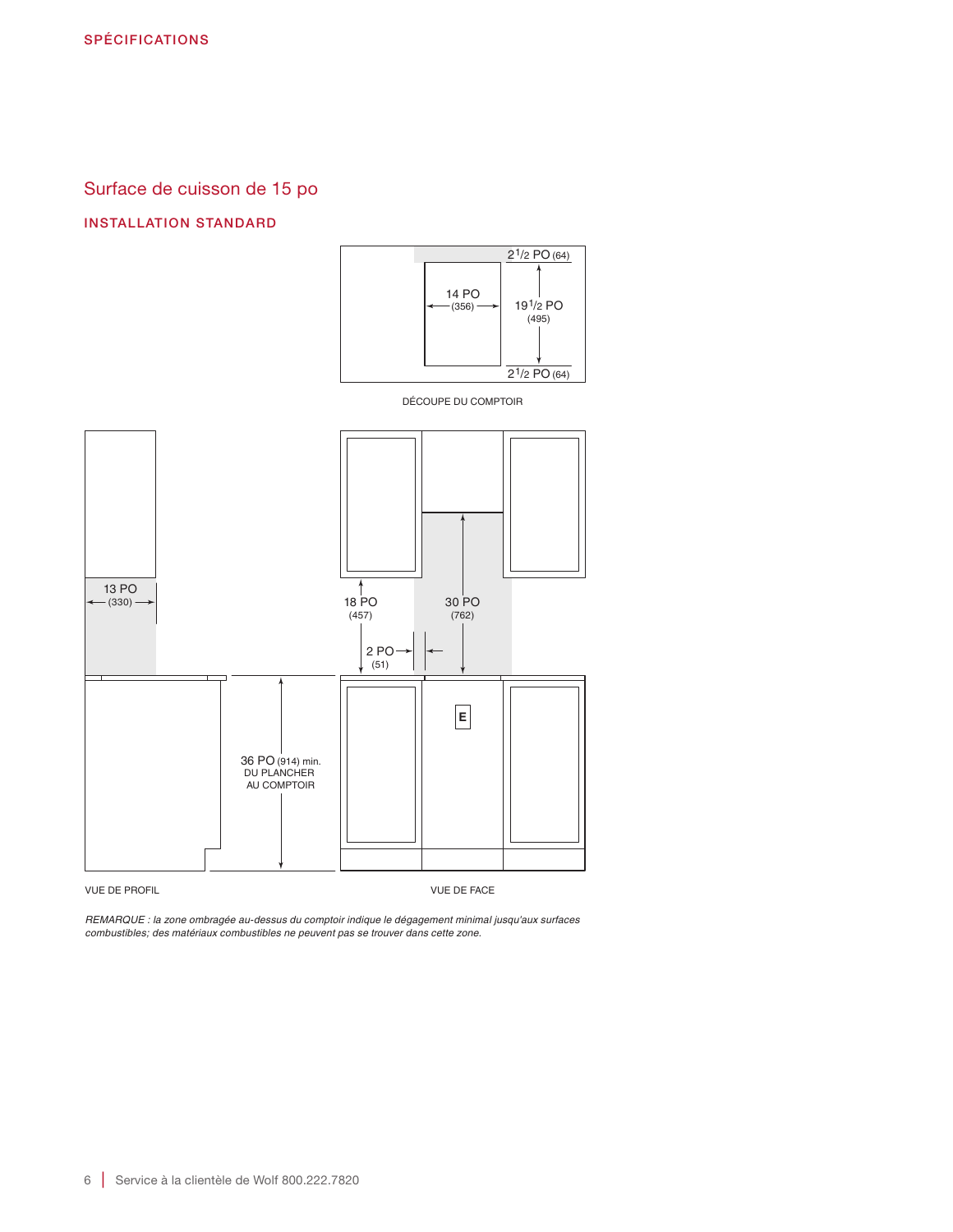### Surfaces de cuisson de 24 po | 30 po | 36 po

### INSTALLATION STANDARD



DÉCOUPE DU COMPTOIR



### VUE DE PROFIL VUE DE FACE

*REMARQUE : la zone ombragée au-dessus du comptoir indique le dégagement minimal jusqu'aux surfaces combustibles; des matériaux combustibles ne peuvent pas se trouver dans cette zone.*

*L'emplacement de l'alimentation électrique et en gaz ne s'applique qu'aux installations avec un four encastré.*

| <b>LARGEUR DE LA DÉCOUPE</b>    |                  |
|---------------------------------|------------------|
| Induction de 24 po              | $221/8$ po (562) |
| Induction / électrique de 30 po | 29 po (737)      |
| Induction / électrique de 36 po | 35 po (889)      |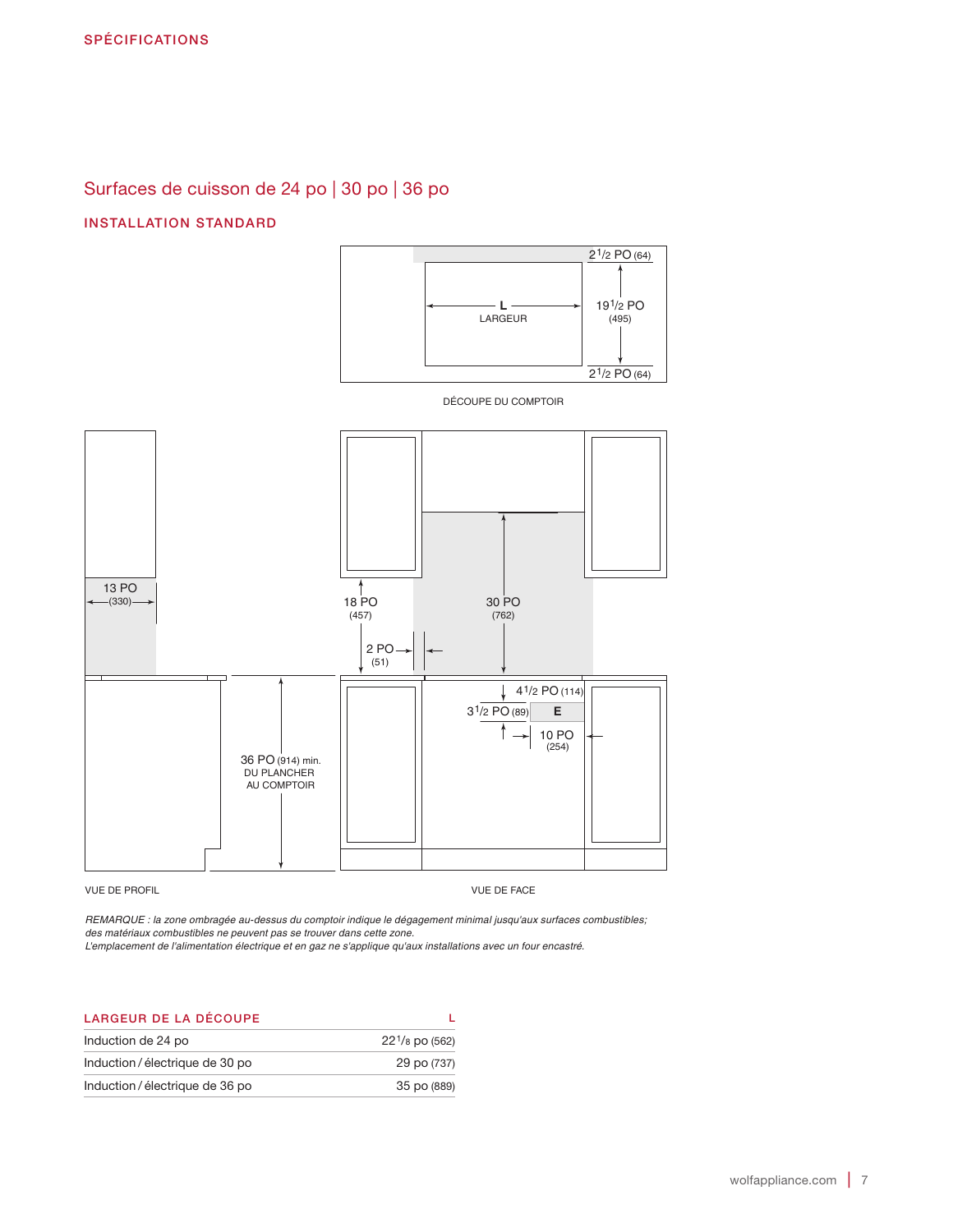### Surfaces de cuisson de 24 po | 30 po | 36 po

### INSTALLATION À AFFLEUREMENT



*REMARQUE : la zone ombragée au-dessus du comptoir indique le dégagement minimal jusqu'aux surfaces combustibles; des matériaux combustibles ne peuvent pas se trouver dans cette zone. L'emplacement de l'alimentation électrique et en gaz ne s'applique qu'aux installations avec un four encastré.*

*Rayon du coin extérieur de 7/16 PO (11).*

| <b>LARGEUR DE LA DÉCOUPE</b>  |                                         |
|-------------------------------|-----------------------------------------|
| Induction de 24 po            | $22^{1}/8$ po (562) $23^{3}/4$ po (603) |
| Induction/électrique de 30 po | 29 po (737) 30 <sup>1</sup> /8 po (765) |
| Induction/électrique de 36 po | 35 po (889) 36 <sup>1</sup> /8 po (918) |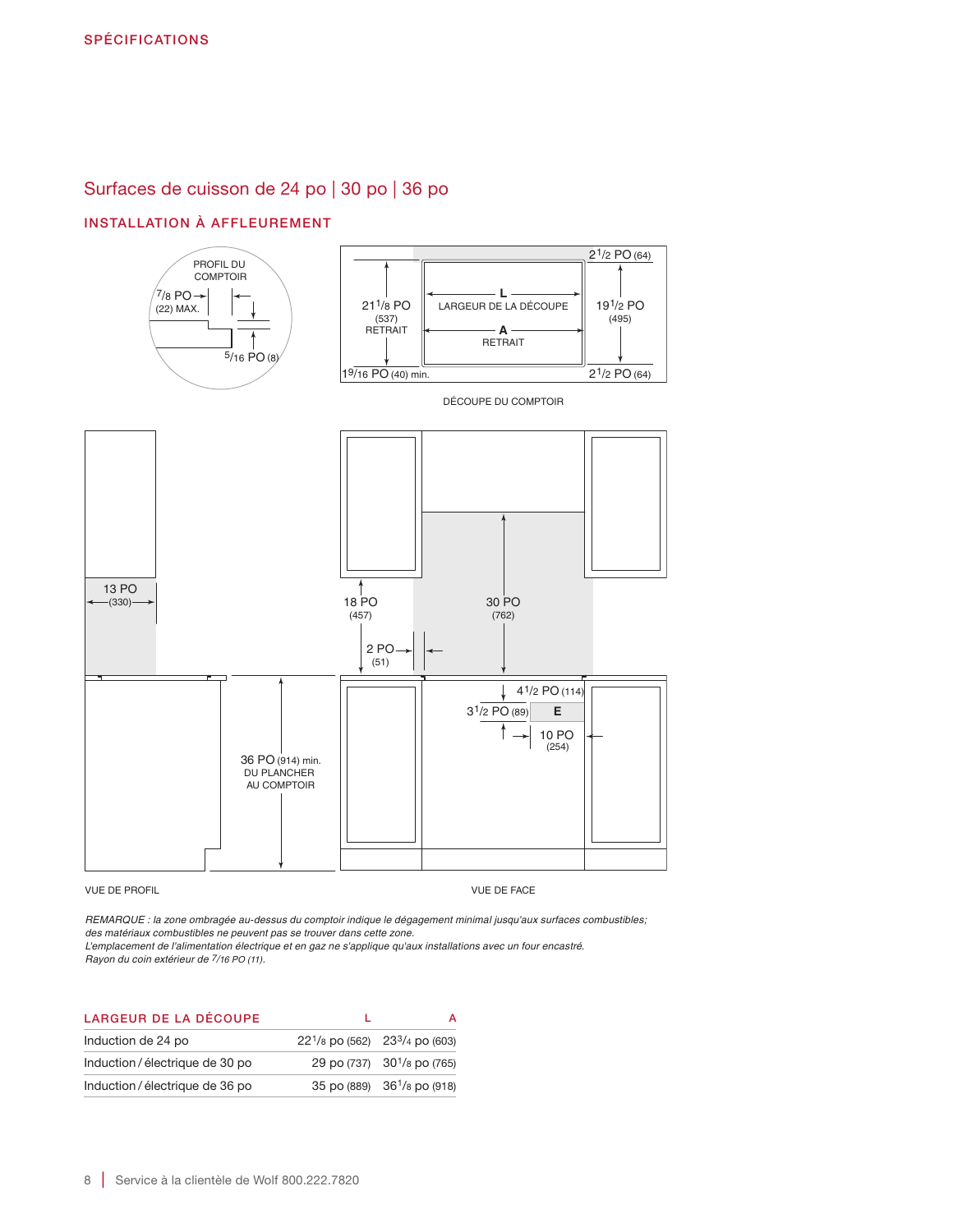### Installation à affleurement

Pour obtenir une installation appropriée, un gabarit pour la découpe du comptoir doit être créé au moyen du verre de la surface de cuisson.

### OPTION D'ACHEMINEMENT

Pour cette installation, une zone encastrée entourant la découpe du comptoir est requise. La création de la zone encastrée doit être effectuée avant l'installation du comptoir.

Cette option n'est pas recommandée pour les comptoirs ayant un dosseret moulé.

### OPTION AVEC ATTACHE

Pour cette installation, la découpe du comptoir sera de la même taille que le rebord extérieur du verre de la surface de cuisson.

Fixez des attaches en forme de L au périmètre de la découpe du comptoir. Le rebord supérieur de l'attache ne doit pas mesure plus de 7/8 po (22) de largeur et sera fixé à une distance de 5/16 po (8) sous la surface du comptoir. Reportez-vous à l'illustration ci-dessous. Fixez les attaches au comptoir. Consultez un fournisseur de comptoir pour obtenir les bonnes méthodes de fixation.



Attaches de soutien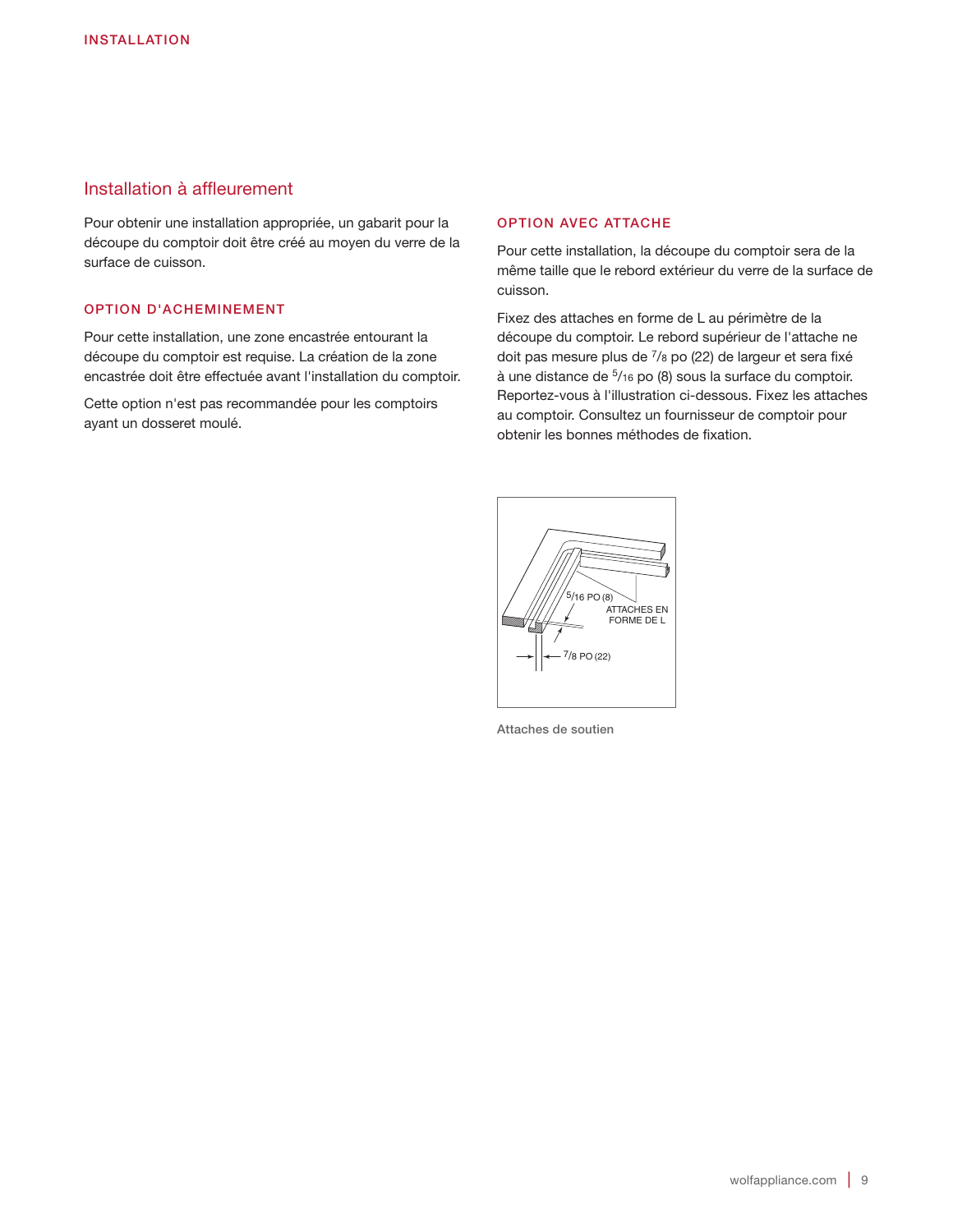### Installation de la surface de cuisson

Retirez la surface de cuisson et les composants de l'emballage d'expédition et recyclez les matériaux d'emballage.

- 1 Abaissez la surface de cuisson dans la découpe du comptoir. Centrez la surface de cuisson dans l'ouverture en gardant le rebord avant aligné de façon parallèle avec le rebord avant du comptoir. Avec un crayon, tracez le rebord arrière de la surface de cuisson sur le comptoir. Retirez la surface de cuisson.
- 2 Appliquez la bande en mousse fournie sur le périmètre de l'ouverture du comptoir. Reportez-vous à l'illustration ci-dessous. Ne scellez pas la surface de cuisson au comptoir.
- 3 Insérez la surface de cuisson dans l'ouverture. Vérifiez que la surface de cuisson soit alignée avec le rebord avant du comptoir.
- 4 Fixez les supports fournis sur la partie inférieure de l'unité. Insérez les vis de serrage de 3½ po (89) dans les supports. Utilisez un tournevis pour serrer les vis de serrage contre la partie inférieure du comptoir. Ne serrez pas trop les vis. Reportez-vous à l'illustration ci-dessous.



REMARQUE IMPORTANTE : si la surface de cuisson ne fonctionne pas, suivez les étapes de dépannage suivantes :

- Vérifiez l'alimentation électrique de la surface de cuisson.
- Si la surface de cuisson ne fonctionne pas correctement, communiquez avec le centre de service Wolf certifié par l'usine. Ne tentez pas de réparer la cuisinière. Wolf n'est pas responsable du service requis pour corriger une installation défectueuse.



Installation de la surface de cuisson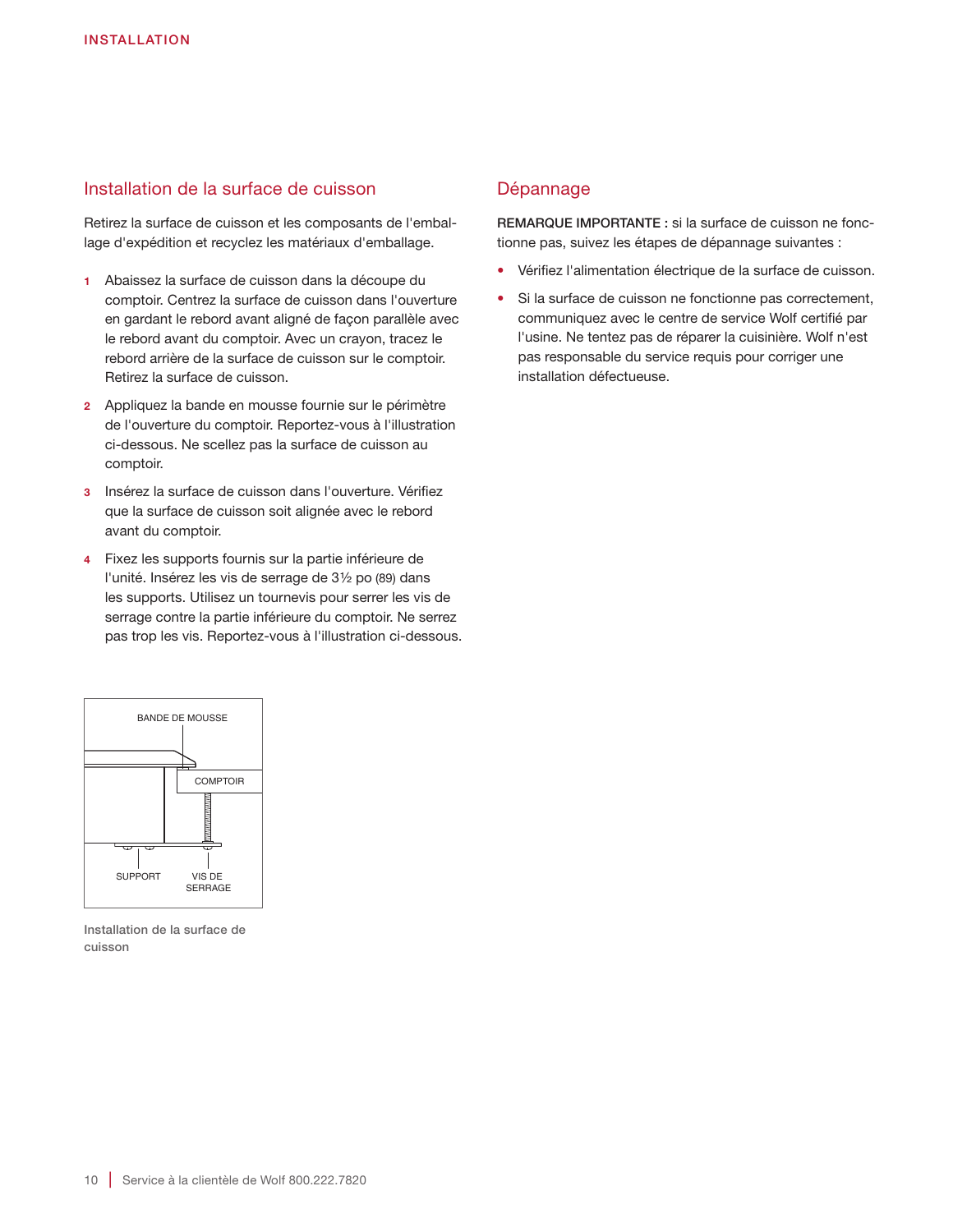Sub-Zero, Sub-Zero & Design, Sub-Zero & Snowflake Design, Dual Refrigeration, The Living Kitchen, Great American Kitchens The Fine Art of Kitchen Design, Wolf, Wolf & Design, Wolf Gourmet, W & Design, les boutons de couleur rouge, Cove et Cove & Design sont des marques déposées et de service de Sub-Zero Group, Inc. et ses filiales. Toutes les autres marques de commerce appartiennent à leurs propriétaires respectifs aux États-Unis et dans d'autres pays.